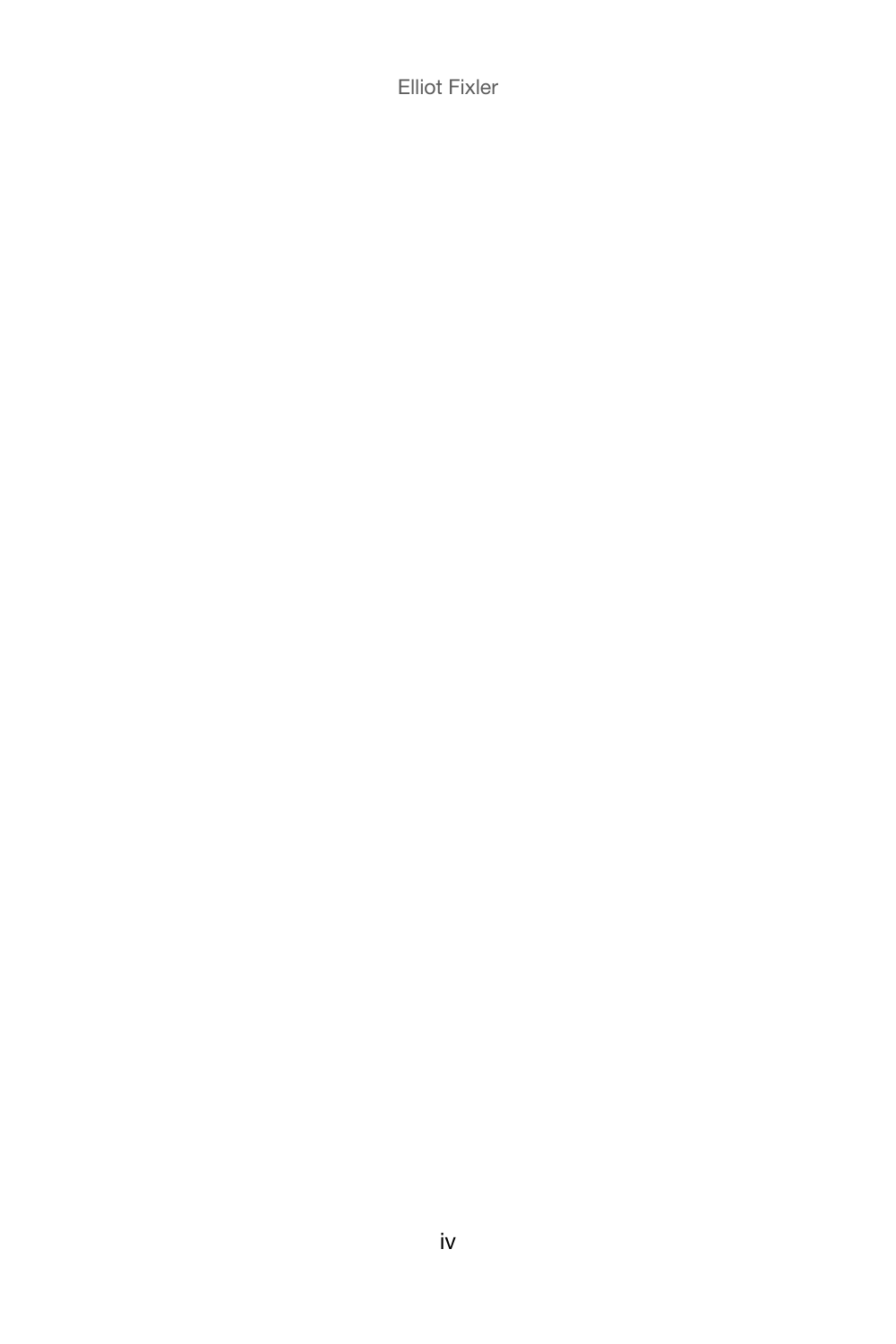# **Dedication**

To my mother, Rose, My son, Mathew and My wife, Lorraine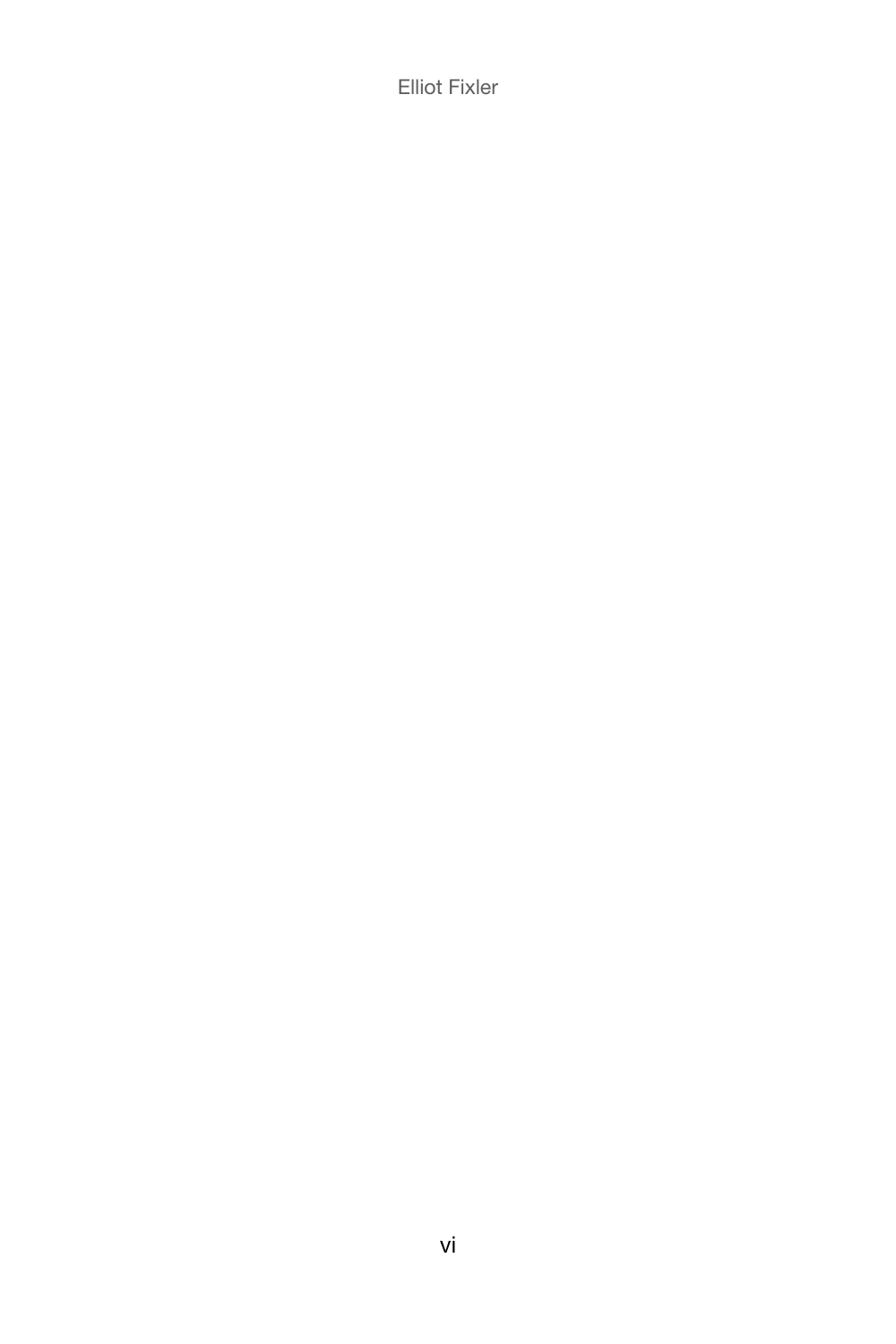All my life's a circle; But I can't tell you why; Season's spinning round again; The years keep rollin' by. *—Harry Chapin*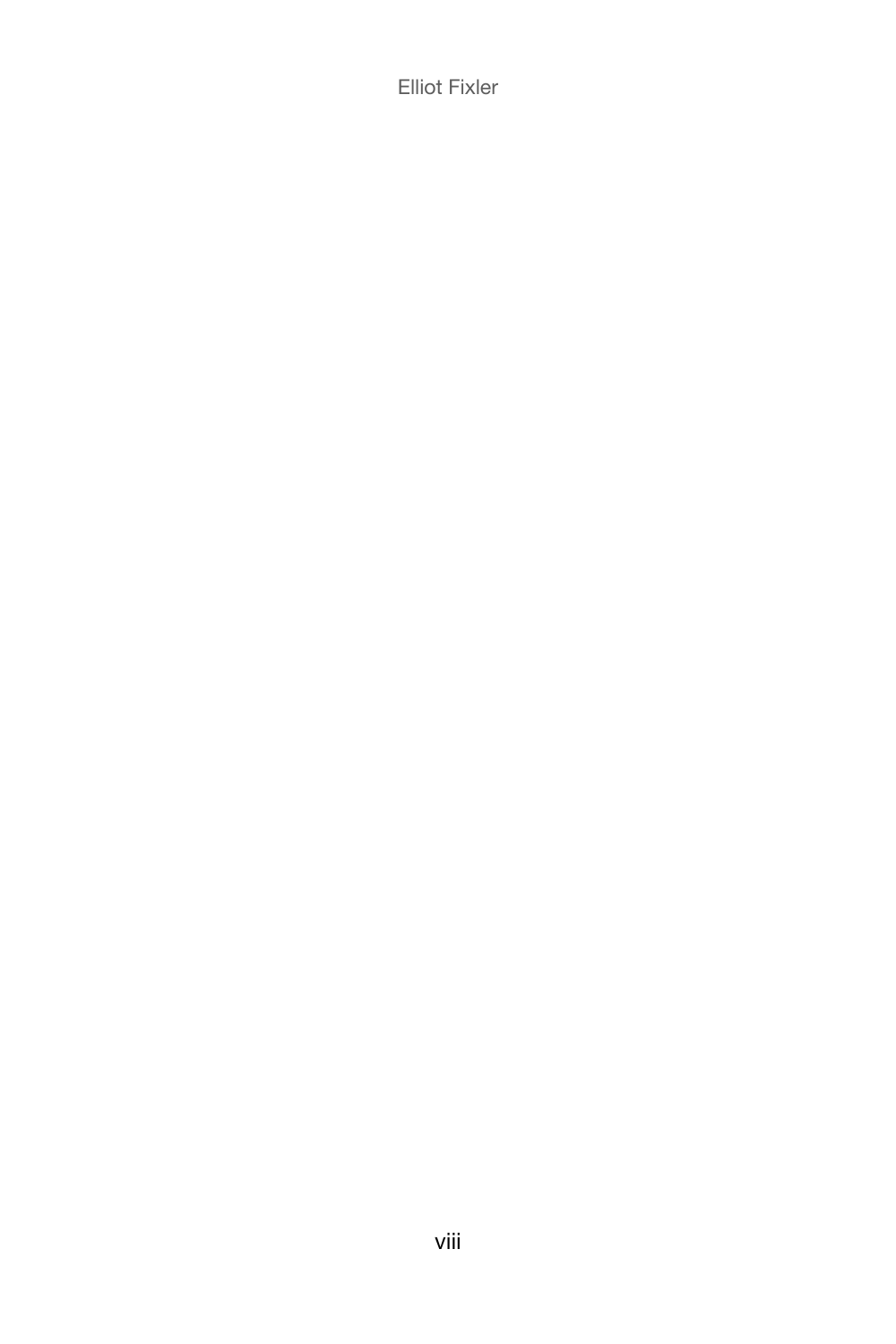# **Contents**

| Chapter One, Someday You'll Understand 11      |  |
|------------------------------------------------|--|
|                                                |  |
|                                                |  |
|                                                |  |
|                                                |  |
| Chapter Six, My Bronx Apprenticeship102        |  |
|                                                |  |
|                                                |  |
| Chapter Nine, The Rocky Road to Romance167     |  |
|                                                |  |
|                                                |  |
|                                                |  |
| Chapter Thirteen, A Fork In The Road247        |  |
| Chapter Fourteen, Some Consequential Cases 253 |  |
|                                                |  |
|                                                |  |
|                                                |  |
|                                                |  |
|                                                |  |
|                                                |  |
| Chapter Twenty-one, The New Millennium 357     |  |
|                                                |  |

# *(continued)*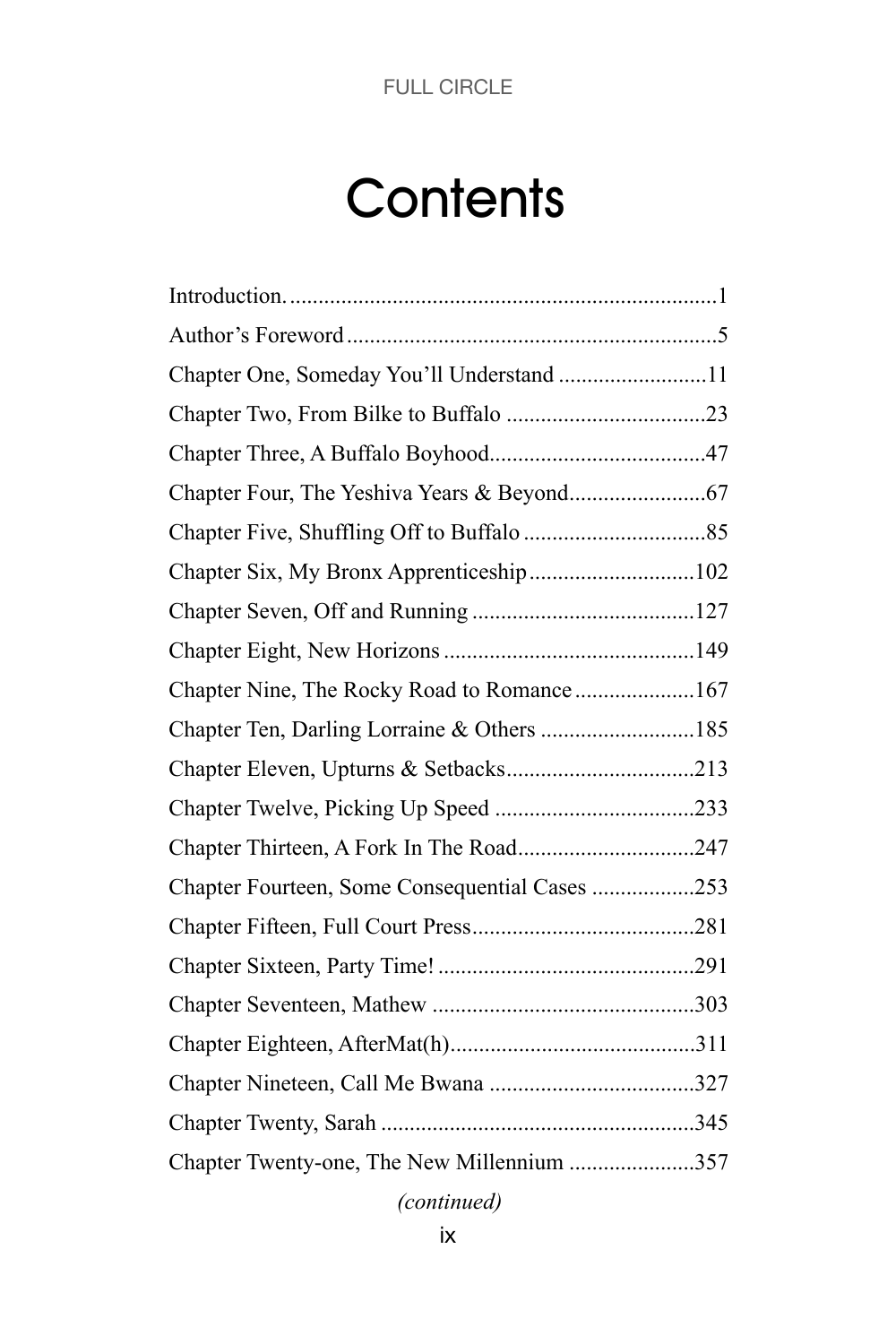| Chapter Twenty-two, Escape From New York367         |  |
|-----------------------------------------------------|--|
| Chapter Twenty-three, Sweet Lorraine 383            |  |
|                                                     |  |
|                                                     |  |
|                                                     |  |
| Chapter Twenty-seven, Circling Back to Budapest 437 |  |
|                                                     |  |
|                                                     |  |
|                                                     |  |
|                                                     |  |
|                                                     |  |
|                                                     |  |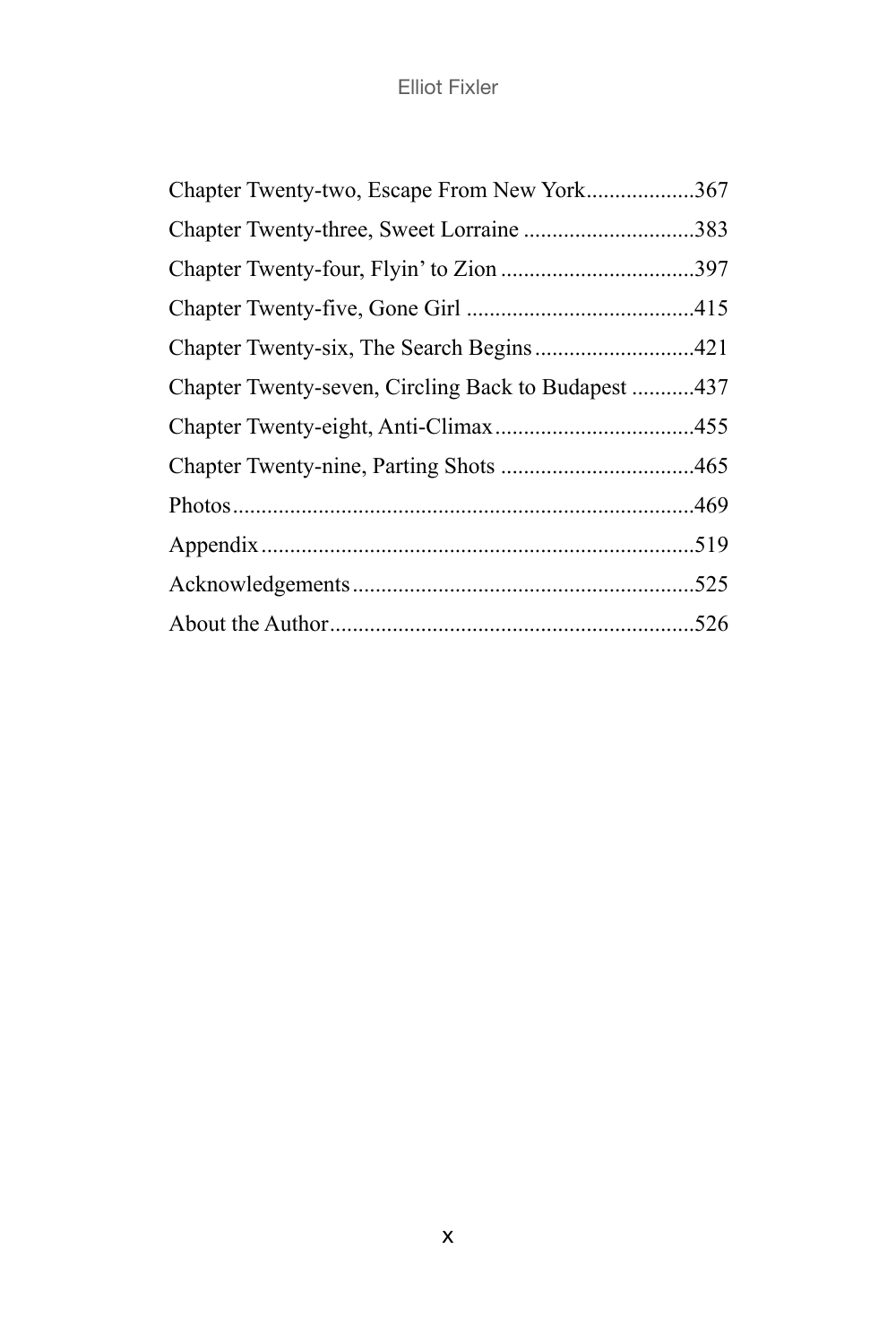# **Introduction**

# T

o say that Elliot Fixler is a *mensch* is like saying Tom Brady plays football. It just doesn't tell the half of it. Elliot takes "*mench*-ness" to an entirely new level. He is also, to put it mildly, a study in contrasts; caring and bit-

ing, loving and acerbic, generous and opinionated, methodical and manic. At this point, I have probably known Elliot Fixler longer than any other living person. I've learned that he believes that in order to be a true friend, it's occasionally necessary for him to kick you in the ass. I discovered this the very first time we met.

The year was 1953 and, because of my popularity, I was regarded as the third grade's "Leader of the Pack" among the schoolyard tough guys at Public School 66, located on Buffalo's Tacoma Avenue. In fact, we were known as the Polisner Gang and we ruled the playground during recess. On one fateful day, we spotted a new kid who had recently transferred to our school. He looked funny. He talked funny. And he wore a baseball cap at all times. So, naturally, we wasted no time tormenting him.

After a game of "keep away" using the kid's cap, we began to taunt and tease him mercilessly. The kid stood his ground and looked us up and down and determined that I was the "head honcho." He put his head down and ran straight at me. He then proceeded to beat the living crap out of me.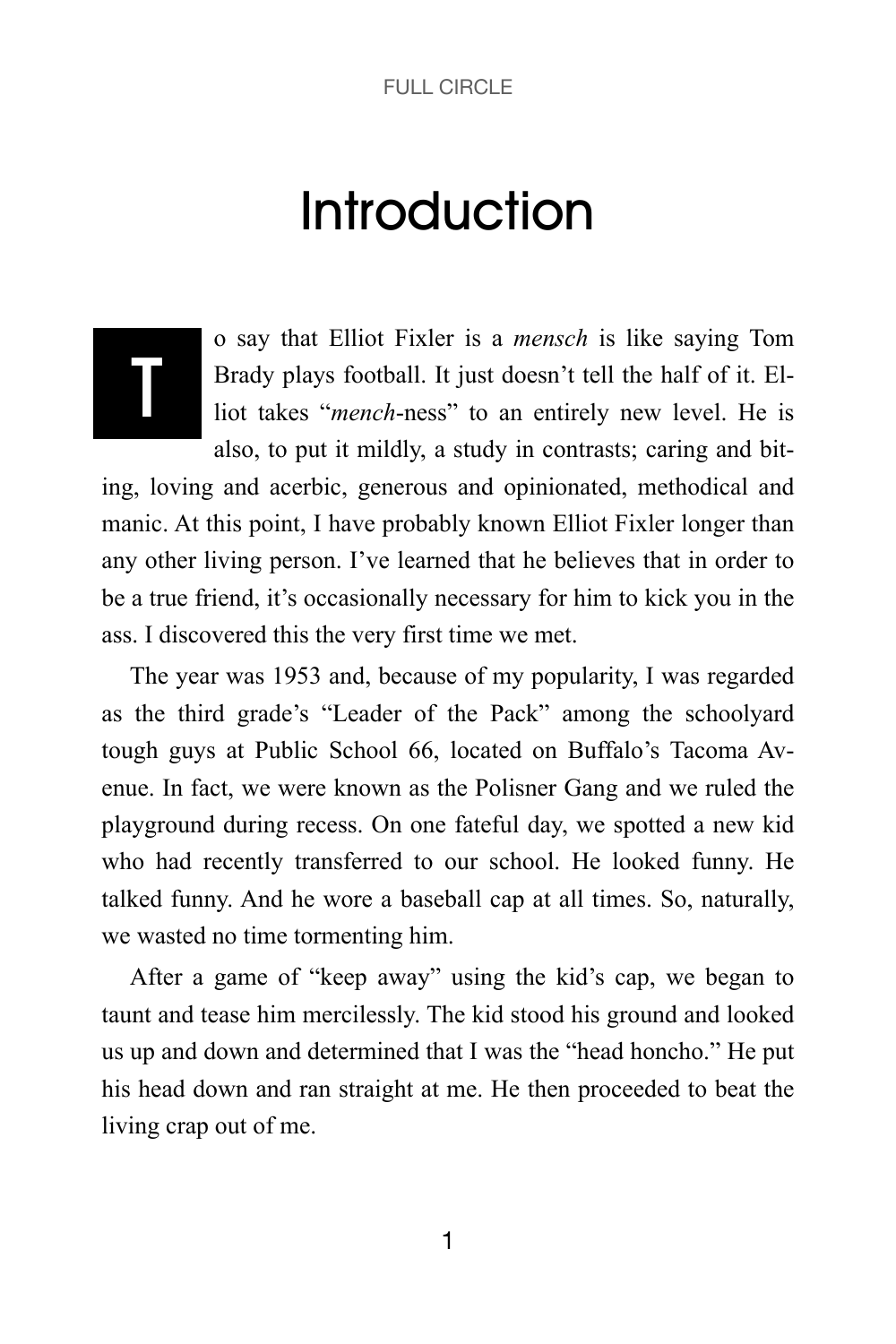That pugnacious kid was Elliot, and as I lay panting on the playground tarmac, I remembered my father's advice, "If someone can beat you up, it's better to be his friend than his enemy." Elliot and I have been best friends ever since. And friends like Elliot don't grow on trees, although, as you will read, some of Elliot's clients swing from them.

I am proud to say that I have been at Elliot's side through thick and thin, and I'm not just talking about the hair on his head. We've shared moments of magnificent splendor atop Masada in Israel, as well as periods of the deepest despair imaginable. In this amazing memoir, Elliot recounts many of the cherished memories of our Buffalo boyhood. For example: Scraping the snow from our driveway so we could spend the afternoon shooting baskets in front of our garage, after which my mother introduced Elliot to non-kosher food for the first time in his life (pepperoni pizza). Elliot also unabashedly shares tales of other sorts of "forbidden fruit" that he and I indulged in.

I believe it was Elliot who popularized my nickname that has stuck with me all my life. "Polisner" somehow got slurred into "Parsner" which sounds like parsnip. And Parsnip eventually got whittled down to simply "Snip."

Some of my most enduring memories from our misspent youth include listening to Elliot's mother, Rose, *kvetch* at me for having a *shiksa* (non-Jewish) girlfriend. I also clearly recall the day Elliot and I were playing tackle football with our high school buddies; full contact with no equipment. One of our teammates suffered a serious compound fracture of his forearm, the splintered bone protruding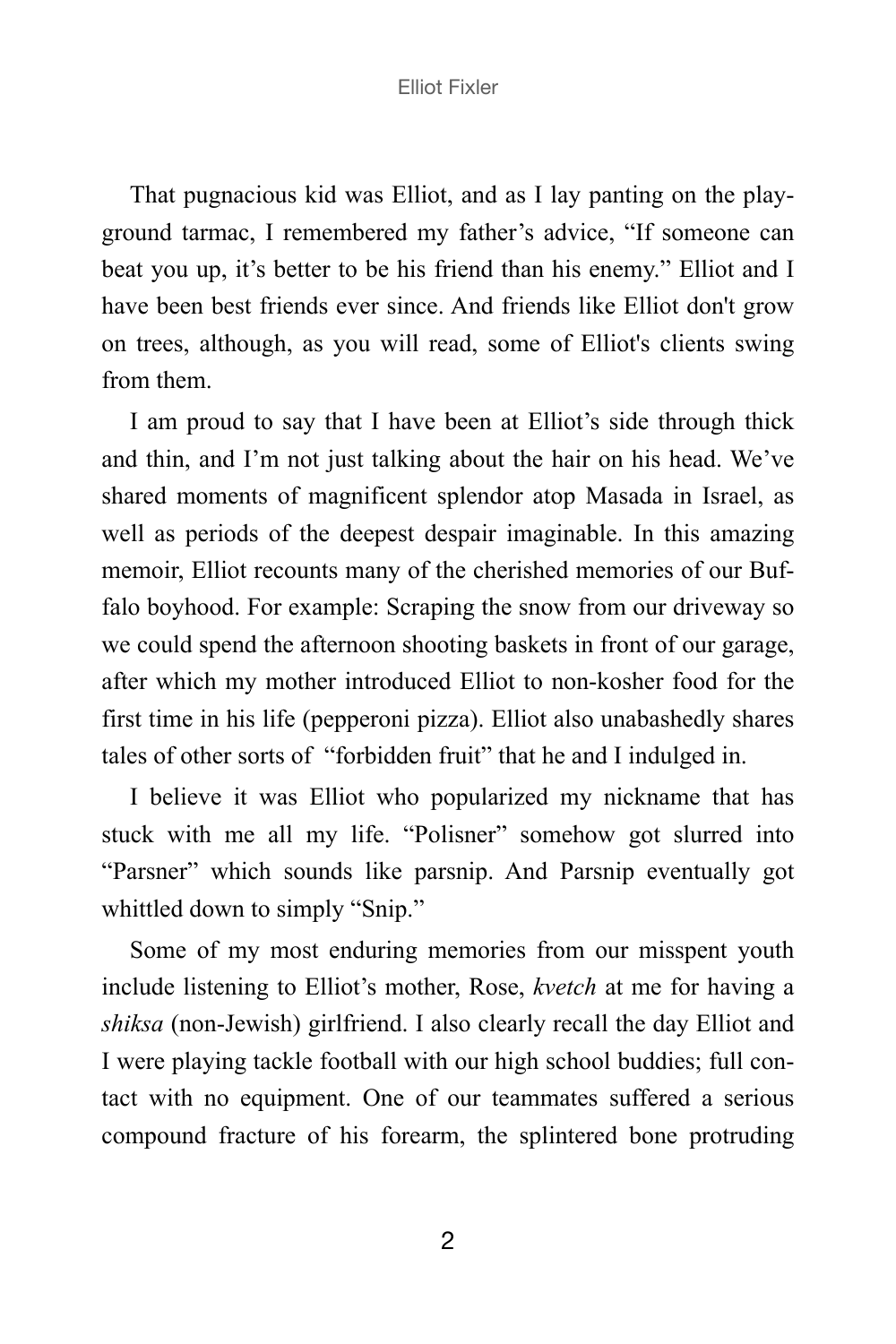through the skin. I think that was the day Elliot decided to stick to basketball.

As he matured, Elliot's athletic prowess kept up with his skills as a courtroom litigator. But sometimes he would push the envelope a bit too far. I recall going on a ski vacation to Vail with Elliot when he was in training for an upcoming marathon competition. Despite the wintery weather and unmindful of the unfamiliar Rocky Mountain elevation, he felt compelled to carry out his daily morning jog. Big mistake. He returned blue and barely alive. I was required to assist him into the closest jacuzzi where I served him a Jim Beam breakfast to revive him. I'm pretty sure that was Elliot's last marathon race.

Reading the pre-release version of this book was, naturally, a sentimental journey for me. I learned a great deal about a friend I thought I knew inside and out. What I found in these pages touched my heart and often caused me to really LOL (laugh out loud). I am convinced that, even though you may not know Elliot as well as I do, you will feel the same way as you make your way through his remarkable life saga.

One caveat: in this book, as in real life, Elliot often portrays himself as a curmudgeon and a grouch. Don't be fooled. It's a persona that he developed as part of his courtroom image. In reality, Elliot is one of the most generous, intelligent, well-read and compassionate people I have ever known. The following tale illustrates my point.

Many members of the schoolyard gang from PS 66 have, incredibly, managed to stay in touch over what has now been seven decades. Recently, one of our group had fallen on hard times. He swallowed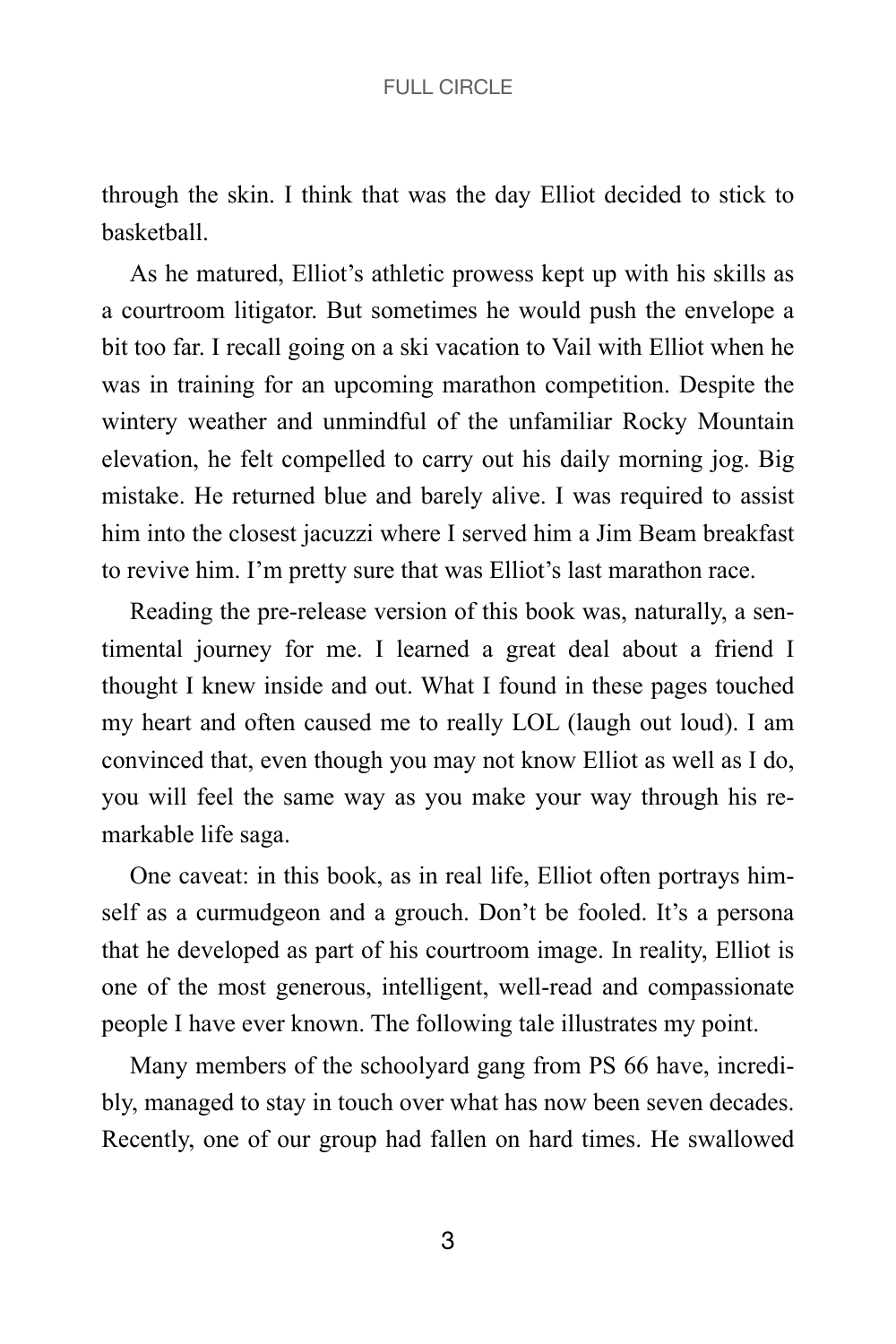his pride and shared with me the fact that, at age 78, he was unable to make ends meet on Social Security alone. Could I help him out?

I put out the word to several of the others in our grade school group—some of whom are today very well off financially. I was stunned as my plea was rejected by men who willingly direct their philanthropic dollars toward worthy causes benefiting complete strangers, but who now refused to help a friend in need. The one shining exception was Elliot, whose immediate response was simply "Sure. How much does he need?"

Finally, I feel that the title of this book, *Full Circle,* is highly appropriate describing Elliot's diverse and distinguished circle of friends. It is a circle that is "full" of exceptional people, many of whom you will meet in the pages of this memoir. I am proud to count myself among those within this "full circle" of friendship.

I am aware that this book is part of Elliot's quest to resolve many unanswered questions surrounding his family background. I applaud this effort and am deeply moved that he allowed me to offer my words as the Introduction to this extraordinary volume. I am particularly gratified that by invoking the memories of that Buffalo boyhood schoolyard where we first met, I believe I am helping him to, once again, come full circle.

> Richard (Snip) Polisner, DPM, MJ Ponte Vedra, Florida March, 2022

4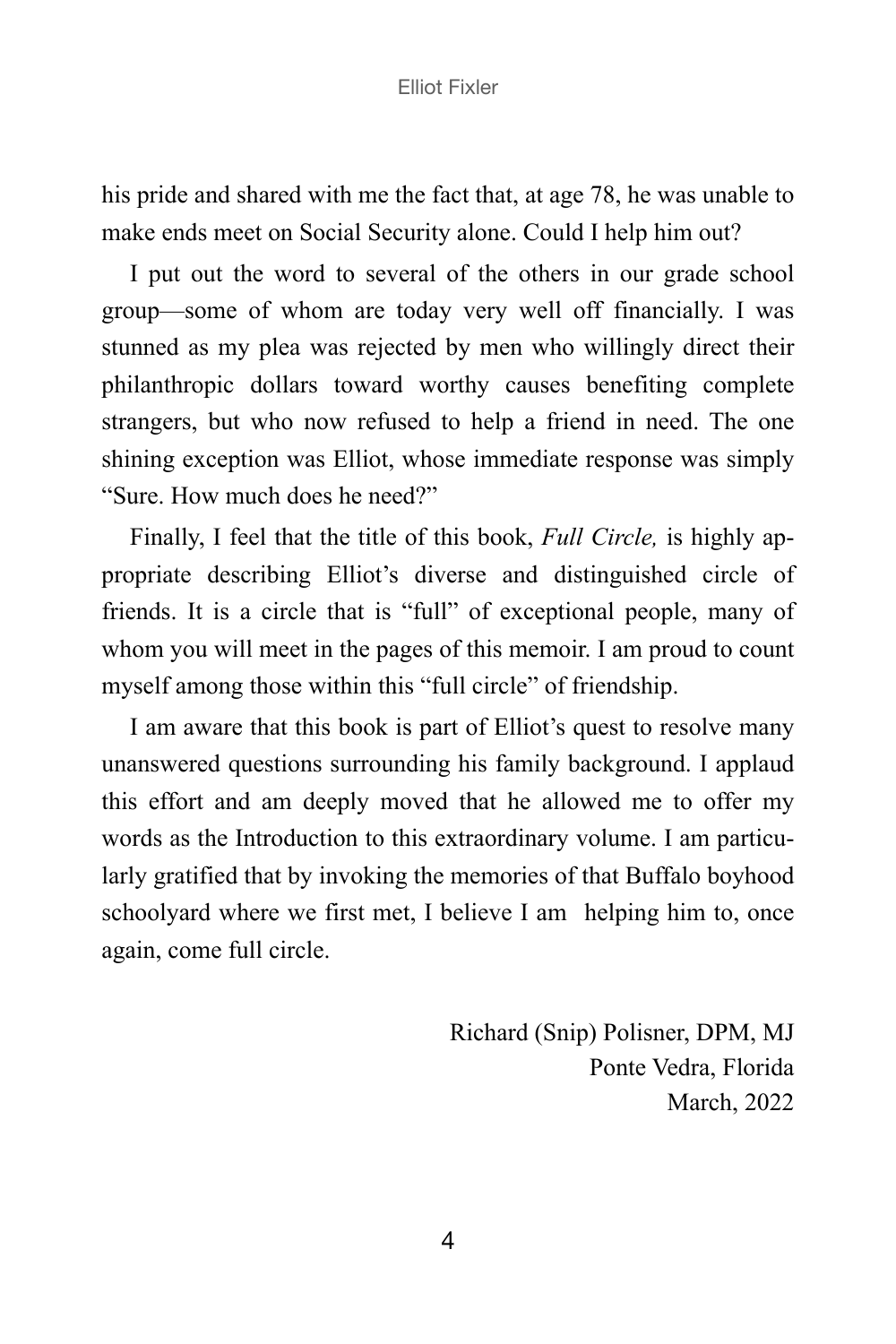# Author's Foreword

# I

 t think it was author Norman Mailer who said that writing a book is about as close to childbirth as a man will ever get. I cannot attest to that, but I can swear that writing this book, like giving birth, involved a lot

of labor and for the most part, it was a labor of love. To carry the metaphor a bit further, both undertakings initially require the planting of a seed. In my case, oddly enough, it was my daughter, Sarah, who got me "knocked up" in a literary sense.

Sarah understood, perhaps better than most, that my life had been plagued by unanswered questions about my origins and family background. She was also aware that I had, over the past few years, actively attempted to fill some of the gaps in my life story. Why was my mother living in Budapest when she gave birth to me in 1944? Where and when did my parents get married? How did my mother and I manage to survive the Nazi onslaught that succeeded in murdering so many members of our family? The most aggravating question I faced was, "Why had I failed to question my family members about these things when I had the chance? Why had I waited until they were gone before I began my search?"

Sarah understood my frustration and more than once had commented: "Wouldn't it be nice if my grandmother had writ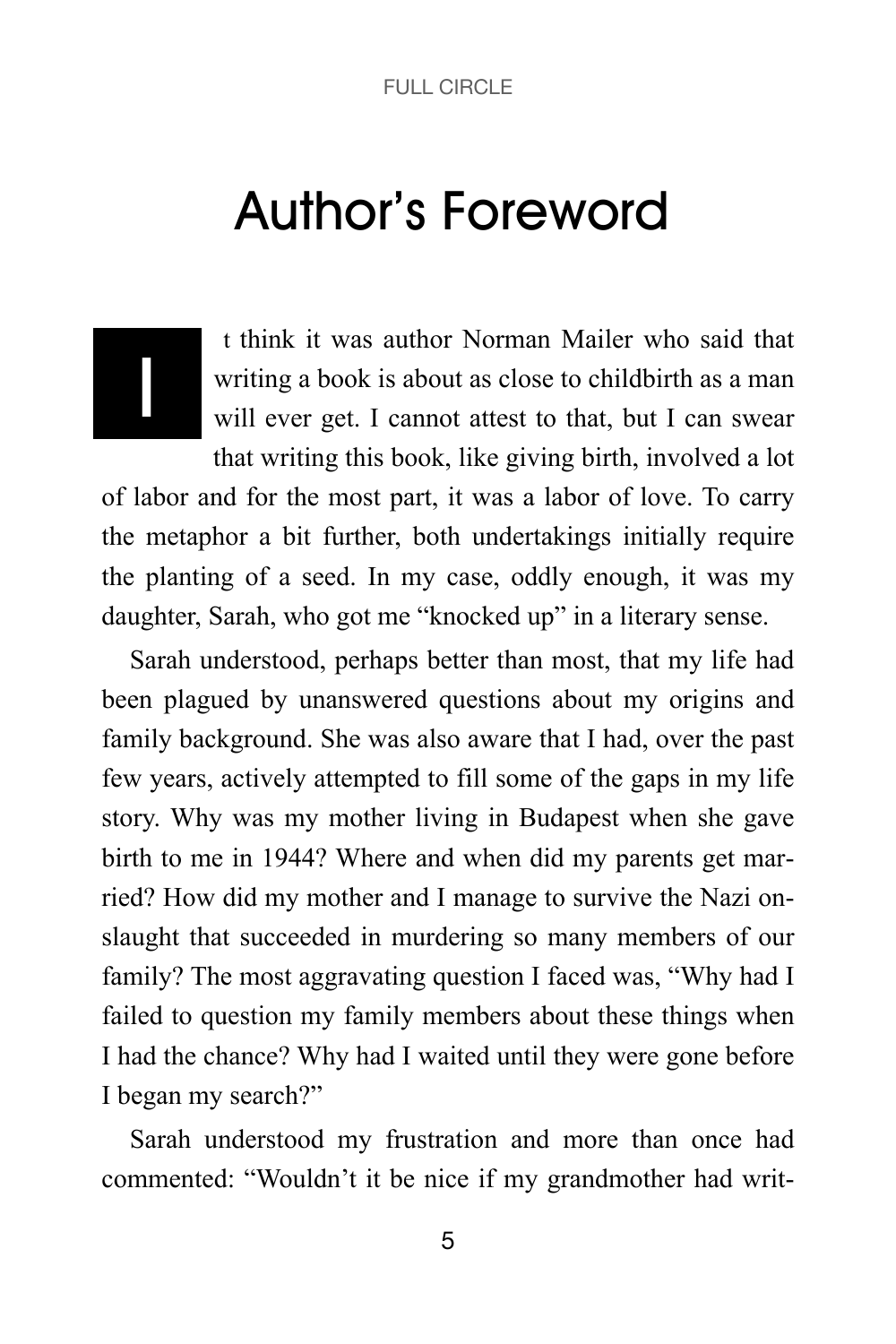ten a book about her life? You could just read the book and your questions would be answered."

I agreed that it would be nice, but, as we both knew, neither she, nor my father, had written any such book.

"Well, then," she replied. "Don't make that same mistake."

"Hunh?"

"You should do what they failed to do," she advised. "I don't want to be in the same boat after you've gone. It's important to record your story in a book, a book that I and my brothers and our kids can read to learn about you and our family history."

*"Wow,"* I thought to myself. *"How did I manage to raise such a smart kid?"*

Her point struck me immediately. She was entirely correct. I should not leave my children in the dark about their past, a darkness that I had lived with and dreaded for years. I should write down whatever I have been able to put together about my own history and those who came before me, no matter how spotty or incomplete the information may be. Plus, I should record the high points—and low points—of my own life, not only for the sake of my heirs, but for anyone who might find such an account to be of interest or benefit. *"But were there really such people out there?"* I wondered.

I got my answer at a dinner party during the summer of 2021, when COVID vaccinations had started giving people the courage to socialize once again. I had monopolized the majority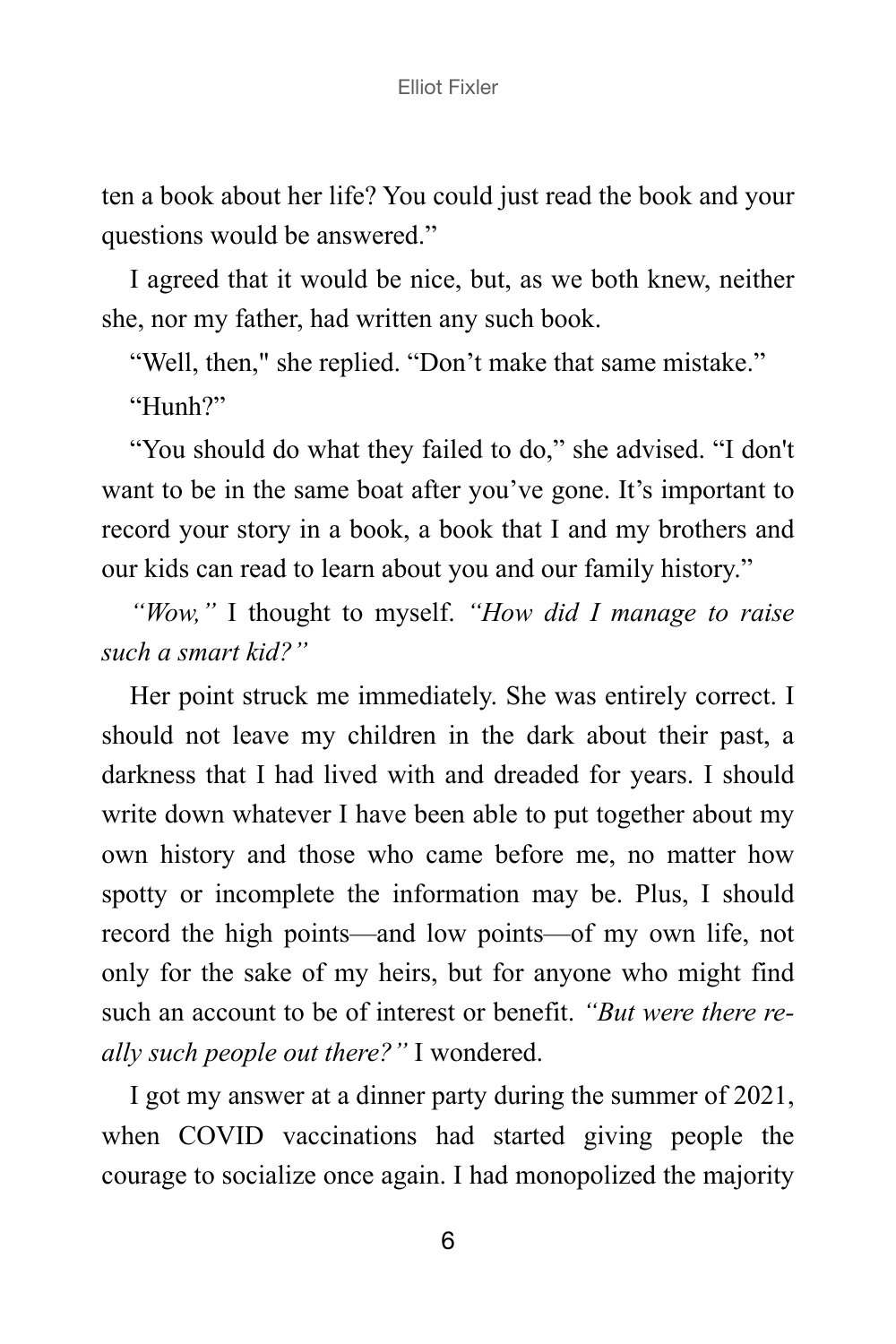of the evening's conversation by regaling my friends with a few stories from my wicked wayward past.

My old buddy, restauranteur and businessman, Paul Iacuone, turned to me during dessert and said, "Ell, have you ever thought about writing a book? You've got some amazing stories there that people would really enjoy reading."

Paul's wife, Terry, agreed, as did the other guests: Dave Festa, Raymond Kolkman and their wives.

"That's funny," I replied, "because my daughter, Sarah, has been bugging me to do just that. I just wasn't sure if anyone outside my family would be all that interested."

The encouragement of my friends appeared to be sincere and I put a lot of stock in their judgement. So, I made up mind.

"O.K.," I announced. "I'll do it."

Now what? I've written legal briefs and articles for law journals, but I had no idea about how to go about writing a memoir. Interestingly, it would be in my capacity as a Holocaust survivor that I would find the help I needed. Not long after, I was invited to testify at a public Palm Beach County School Board meeting. It seemed that a certain high school principal had stirred up a controversy when he had replied to a parent who had inquired as to why the school did not offer a Holocaust education program as specified under Florida law. The principal responded in writing that since some parents held differing opinions about the existence of the Holocaust, and since their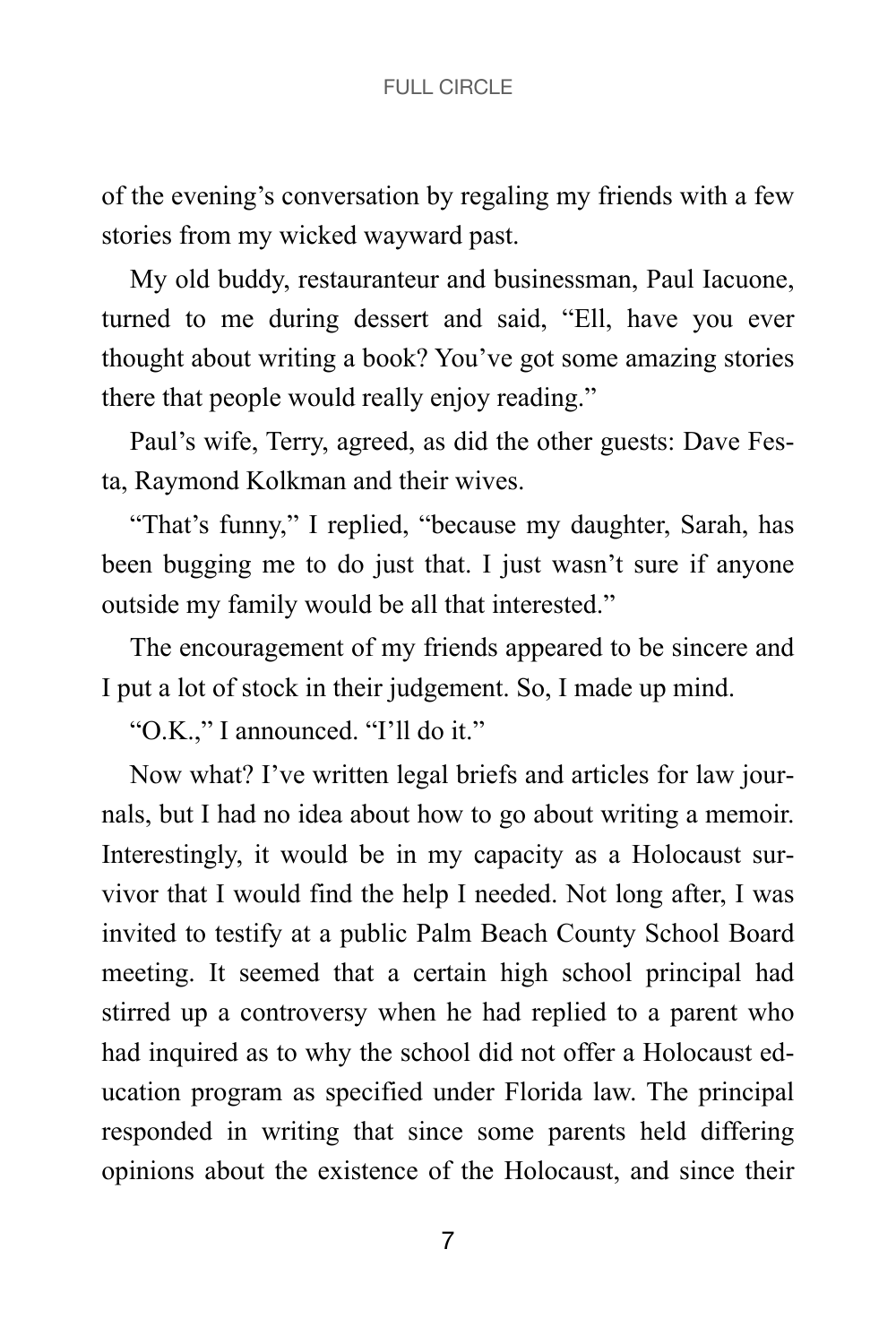beliefs had to be respected, he could not inject one particular point of view into the school curriculum.

Once his words were made public, the principal was labeled a Holocaust-denier, and calls for his termination echoed throughout the county. The school board invited members of the public to address them about whether they should fire the principal. As I waited to offer my remarks in the five minutes allotted to each witness, I was seated amidst dozens of other witnesses; other Holocaust survivors as well as representatives of area synagogues and Jewish communal organizations. As I chatted with a slightly younger man seated next to me, I learned that his parents, like mine, had been Hungarian Holocaust survivors. He revealed he was a writer who assisted clients in authoring and publishing their memoirs. He handed me his card and suggested I contact him if I ever decided to write my life story. I thanked him, stuck the card into my wallet, and then moved to the podium to offer my testimony—through the mandatory face mask. Within a few weeks, the errant principal had been fired and I had connected and agreed to work with the memoir writer to produce and publish this book.

Thus began a process that was at times gratifying and other times terrifying. I was required to organize my many disparate memories into some sort of cohesive narrative. Most challenging was confronting some of the long-buried ghosts of my past, whom I had not thought about for decades. The range of emotions this process brought to the surface was both compelling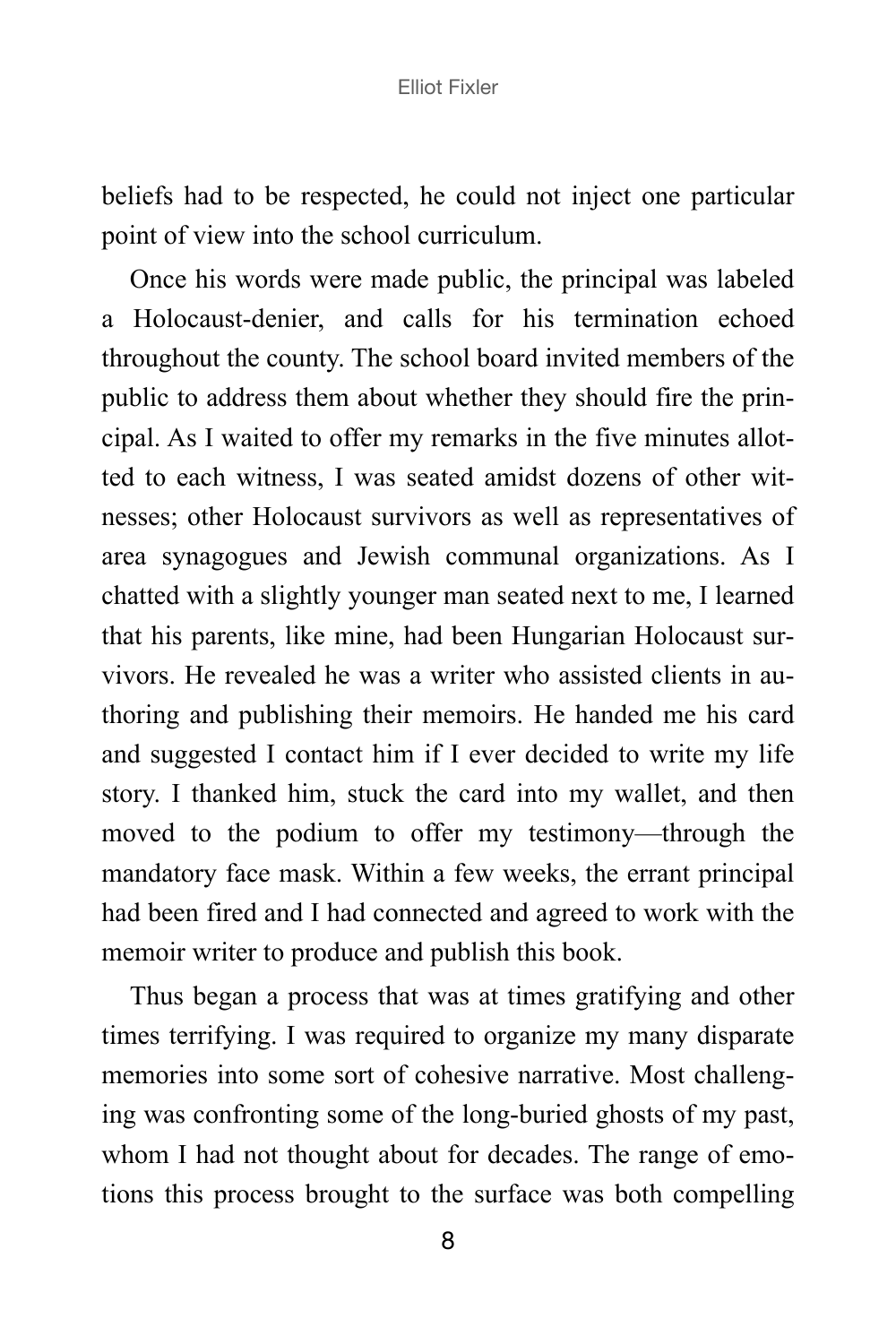and cathartic. Eventually, the process of viewing my life from an objective vantage point allowed me to discern certain distinct patterns taking shape.

For example, my life's journey began in Budapest, Hungary. Years later, I would return to Budapest where I would pick up the tattered threads of my story and weave them into the tapestry of my life. It was, in a sense, a feeling of having come full circle. This same feeling arose when I thought back to my early Jewish education, conducted by an Orthodox rabbi who was part of the Lubavitch sect known for their "Chabad" movement. I had remained distant from my heritage for most of my life, only to again come full circle, back to Chabad in later years, right here in Palm Beach Gardens.

There is one more instance of having come full circle that illustrates this pattern that accounts for the title of this book.

As I prepare to bring this accounting to an end and thereby bring about a sense of closure regarding the mysteries of my life, I, at the same time, recognize that this book represents a new beginning for my kids and grandkids. The beginning of their understanding about who I am and the values I have attempted to impart. I am most grateful that I was able to complete this book before I "closed the circle," as Apple Watch owners like to say.

I invite you to travel vicariously with me through these pages, pages that chronicle the major memories—both good

9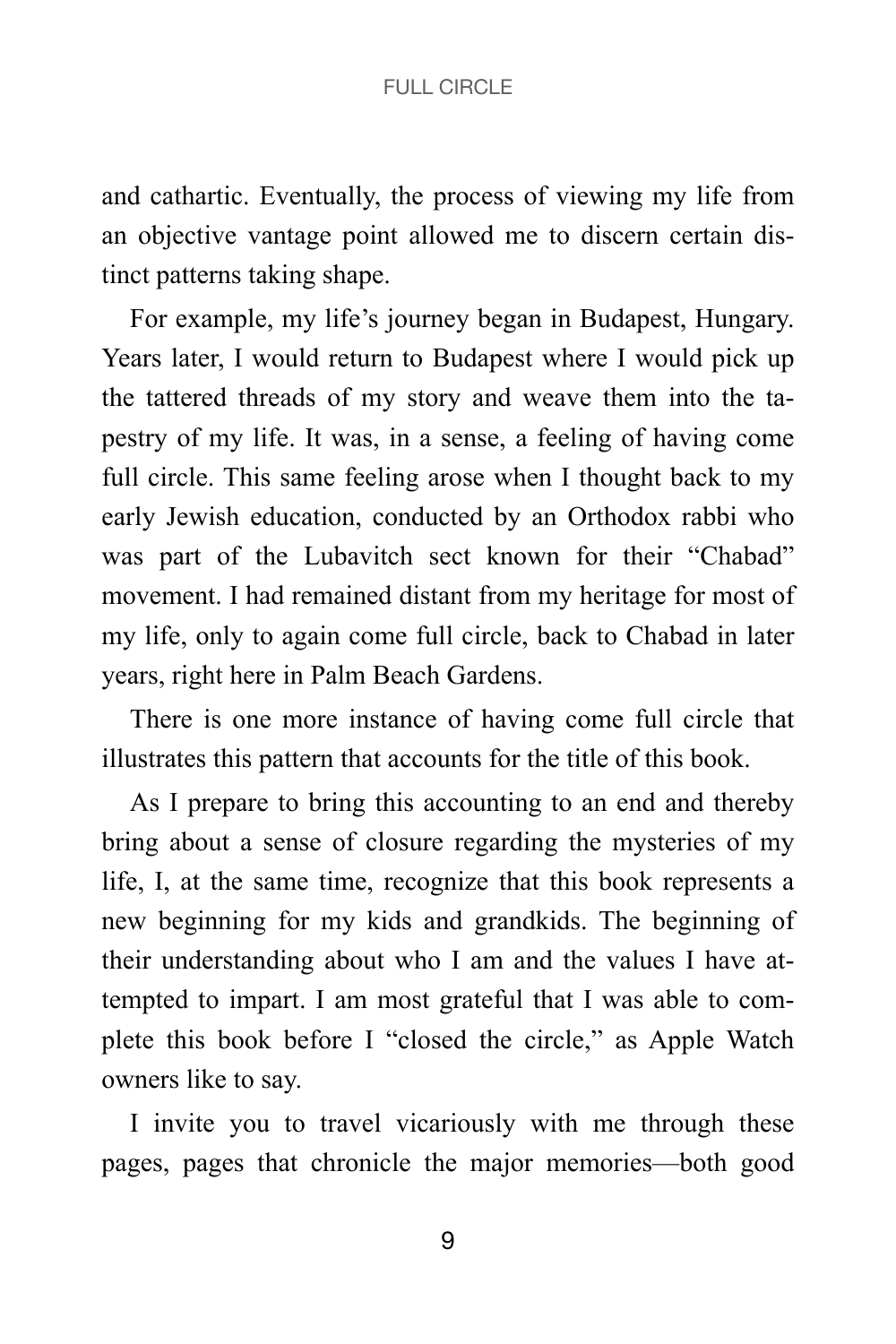and bad—of my life's journey. I know you will find the trip provocative, amusing, tragic and, at times, uplifting and inspiring. Once you have come full circle and reached the final chapter, perhaps you will find yourself motivated to write your own life story

If this book inspires just one person— be it family member, friend or stranger—to write his or her own memoirs, then I will rank this literary labor as a glorious success. When I, at some future point, find myself holding a book in my hands; a book created by someone who was prompted to write it because of *this* book, then I will consider myself as truly having come full circle.

> Elliot Fixler March, 2022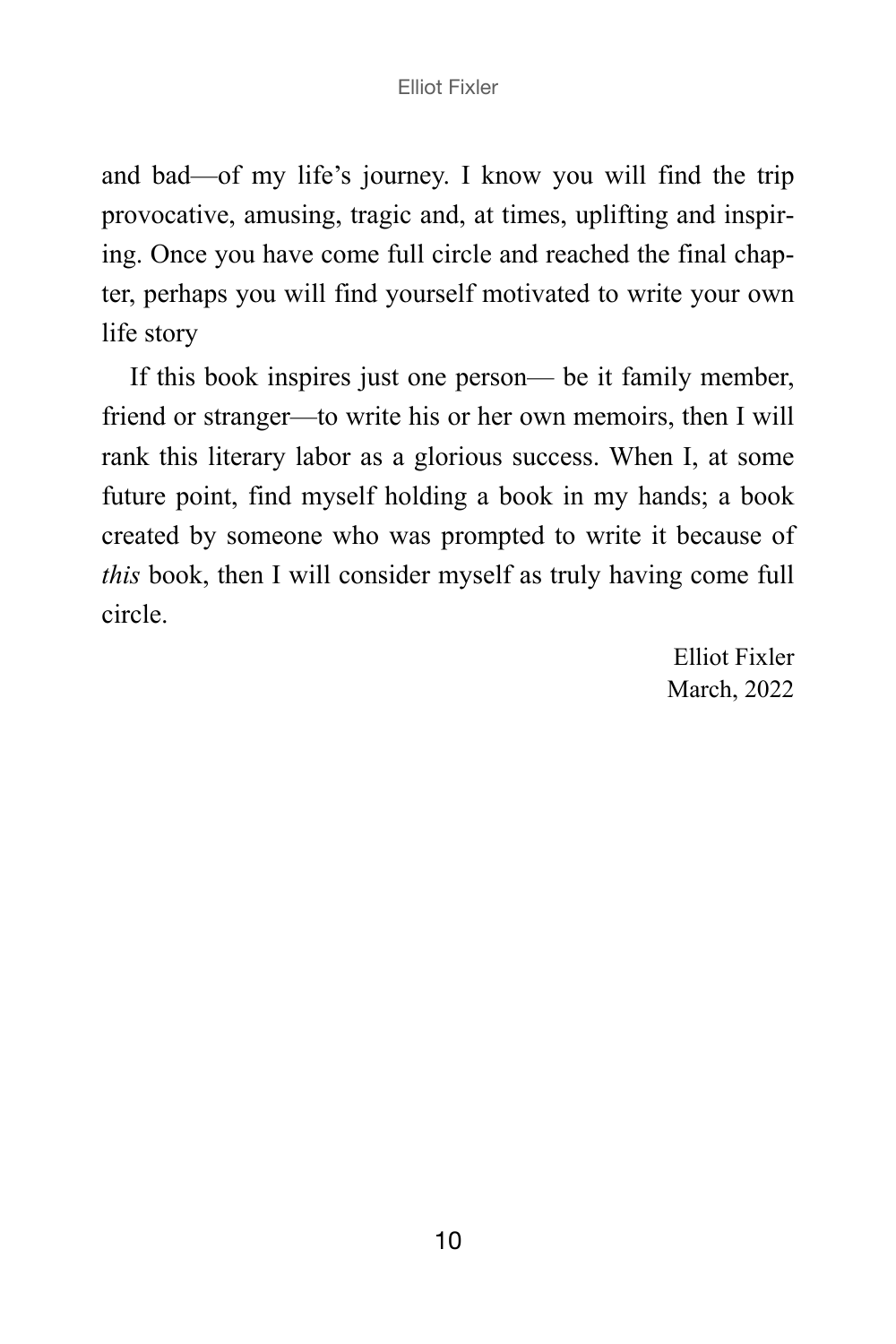# Chapter One

# Someday You'll Understand

*"Secrecy involves a tension which, at the moment of revelation, finds its release."*

—Georg Simmel



evelation arrived in my parents' bedroom closet on a sultry summer afternoon in 1958. Past Bar Mitzvah age, at 14, I was deemed sufficiently mature to be left at home unattended. I had recently graduated from Public School

66 in North Buffalo and was spending my summer working alongside my dad as a painter's assistant. By the 1950s, North Buffalo had solidified its place as the historic center of the local Jewish community. Our little family recently moved from a house behind a flower shop, one of the many "two-flats" along Hertel Avenue, to a more spacious place located at 196 North Park Avenue. Most of Buffalo's non-Orthodox Jewish families have since that time relocated to the more upscale suburban neighborhoods of Amherst and Williamsville. But North Buffalo still retains its ethnic flavor. It is today home to a "Little Italy" community, complete with fine Italian trattorias that dot Hertel Avenue where kosher delis once stood.

Back in those days, my Jewish friends came from conservative and reform families that had assimilated into American mainstream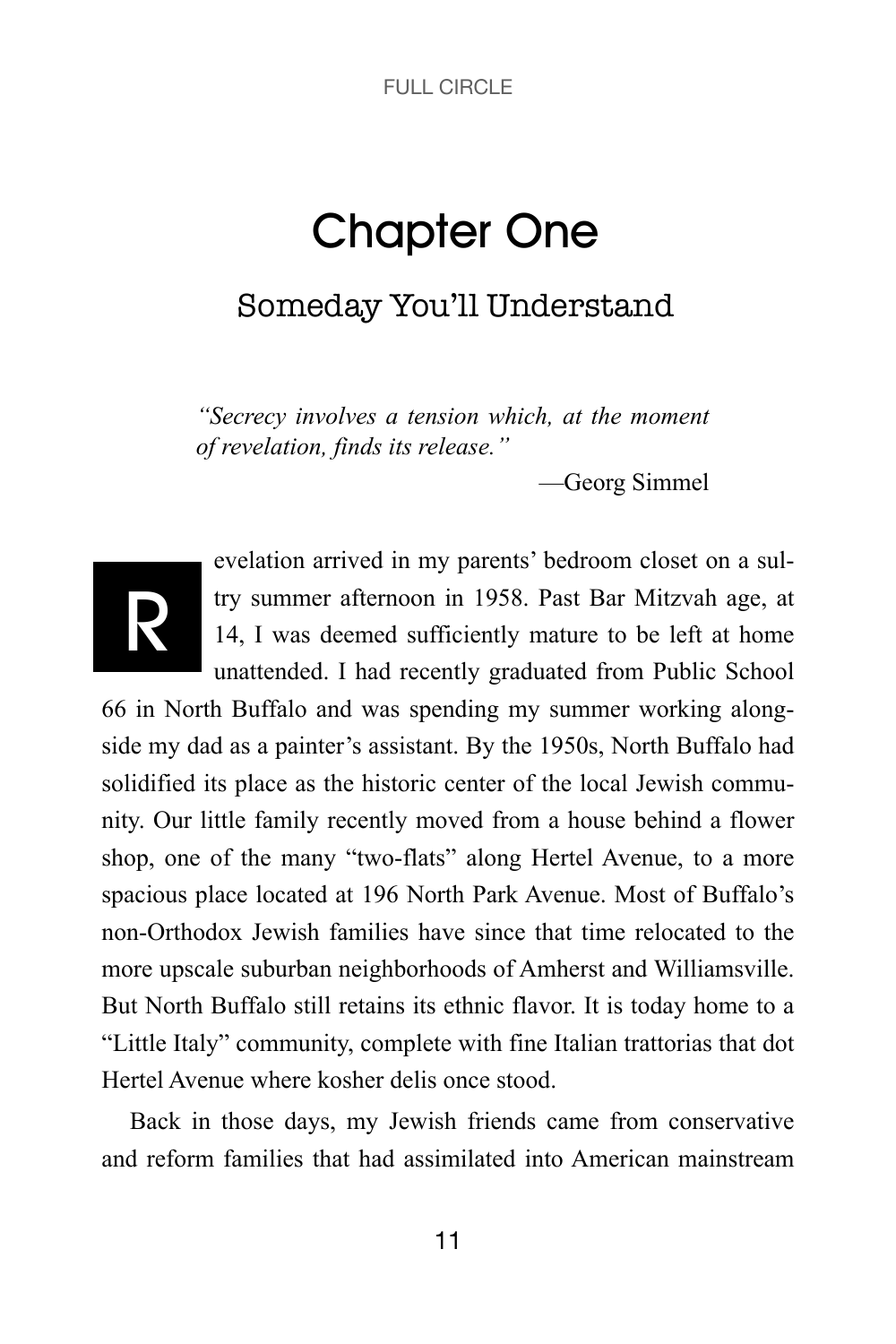culture. Because we were a post-war immigrant family, our religious observance was, by contrast, strictly Orthodox and that was the reason I sported a baseball cap that was nearly permanently affixed to my head. It also meant I would walk to *shul* with my father every week on *Shabbos.* Most importantly, my Orthodox orientation was about to cast me into a future that would drastically diverge from that of my "*Amerikanische*" friends. This fact weighed heavily on my mind on that fateful summer's day.

When I arrived home, I quickly realized I was alone. My father, Sam, was at work painting houses and my mother, Rose, had left by bus to the market. As an only child, I was accustomed to spending time alone and would only occasionally experience a pang of loneliness or a twinge of isolation. I delighted in the hours spent lying on the carpet with our huge "international-style" radio tuned in to sports broadcasts. Buffalo Baseball Hall of Fame announcer, Bill Mazer, whose coverage of the Buffalo Bisons minor league baseball team, along with his "ticker-tape" reporting of major league games, was a particular favorite of mine. Mazer would read each play from the ticker and then rely upon his imagination alone to inject color and context into his narrative. This was how I was able to follow the legendary New York Yankees and the exploits of my baseball hero, slugger Mickey Mantle. I since learned that Mazer's real first name was Morris, that he was Jewish and born in Ukraine.

My time home alone was also devoted to books about my other childhood hero, famed attorney Clarence Darrow. Darrow worked on some of the most celebrated legal cases during the first half of the twentieth century, including the Scopes "Monkey Trial" and the Leopold and Loeb murder case. My deep admiration for this "sophis-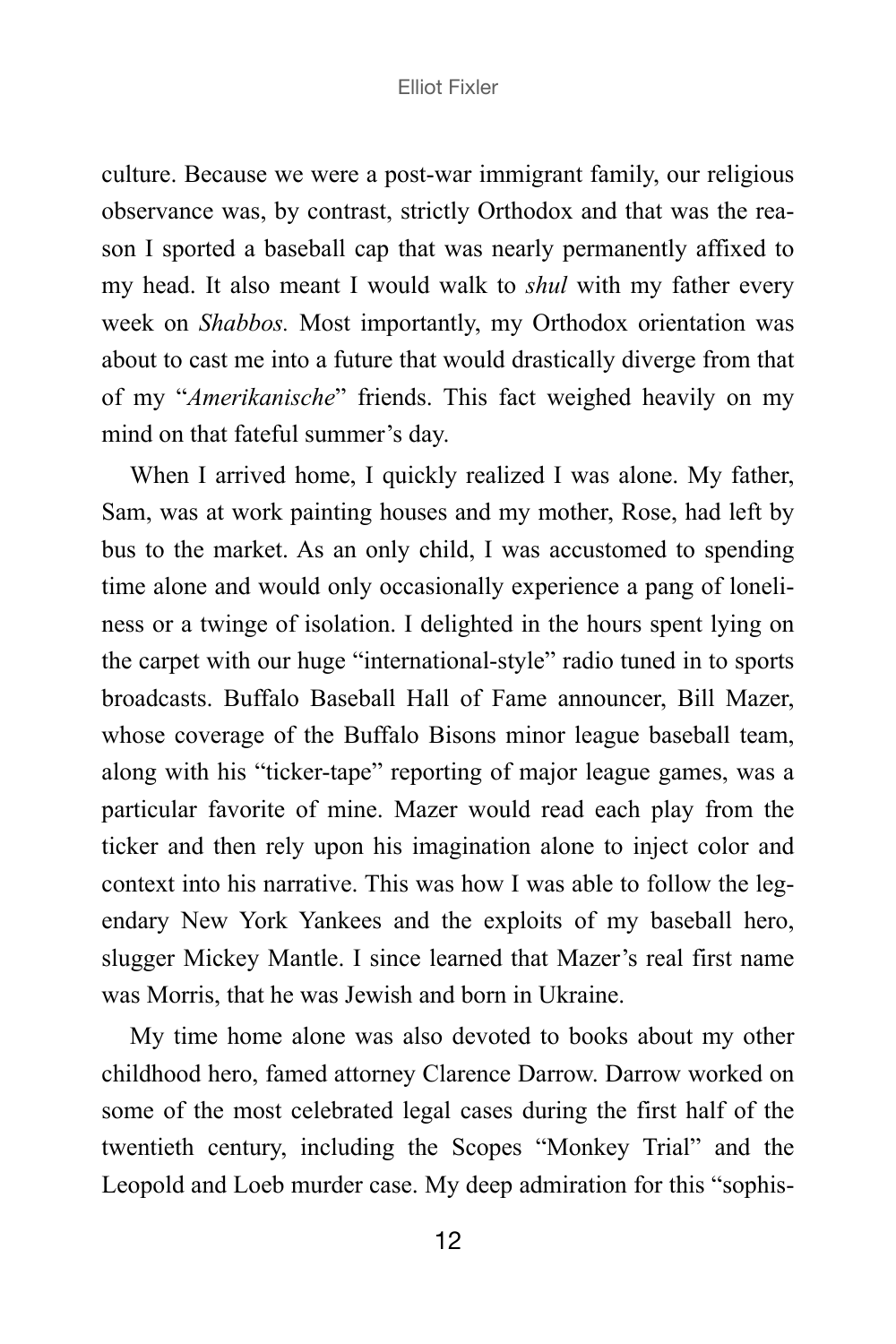ticated" country lawyer with brilliant defense strategies would eventually guide me toward a career in the legal profession.

But on this day, I was not thinking about Clarence Darrow or the Yankees winning the pennant. I was consumed with concern about my own future. The night before, I overheard my parents talking after I went to bed. My father was showing my mother papers he had received from the Hebrew parochial high school, Yeshiva Torah Vodaath, located on South Third Street in the Williamsburg section of Brooklyn, New York. While I had assumed I would be attending Buffalo's Bennett High School in the fall along with my classmates, my parents evidently had other plans.

All I knew about Torah Vodaath, a Jewish boarding school connected to the Mesifta Talmudical Seminary, was that it required strict adherence to Jewish dietary laws and that half of every school day would be devoted to the study of the Torah and other Judaic texts. I had to learn more about this place. I needed to see those brochures and application forms that my father had shown my mom.

I quickly set to work scouring the premises in an effort to locate those Torah Vodaath materials. My search led me to the large closet in my parents' bedroom. This was territory into which I had not yet ventured since our recent move to the North Park Avenue address. Scanning the shelves and floor of the closet, I spotted something.

It was a weathered and well-worn grainy leather valise that some might call a portfolio. It protruded from among the shoe and hat boxes on the top shelf. I gingerly pulled it out. Opening the metal clasp, I surmised that this was something my parents had carried with them from Europe and then to Israel. It had obviously been though a lot.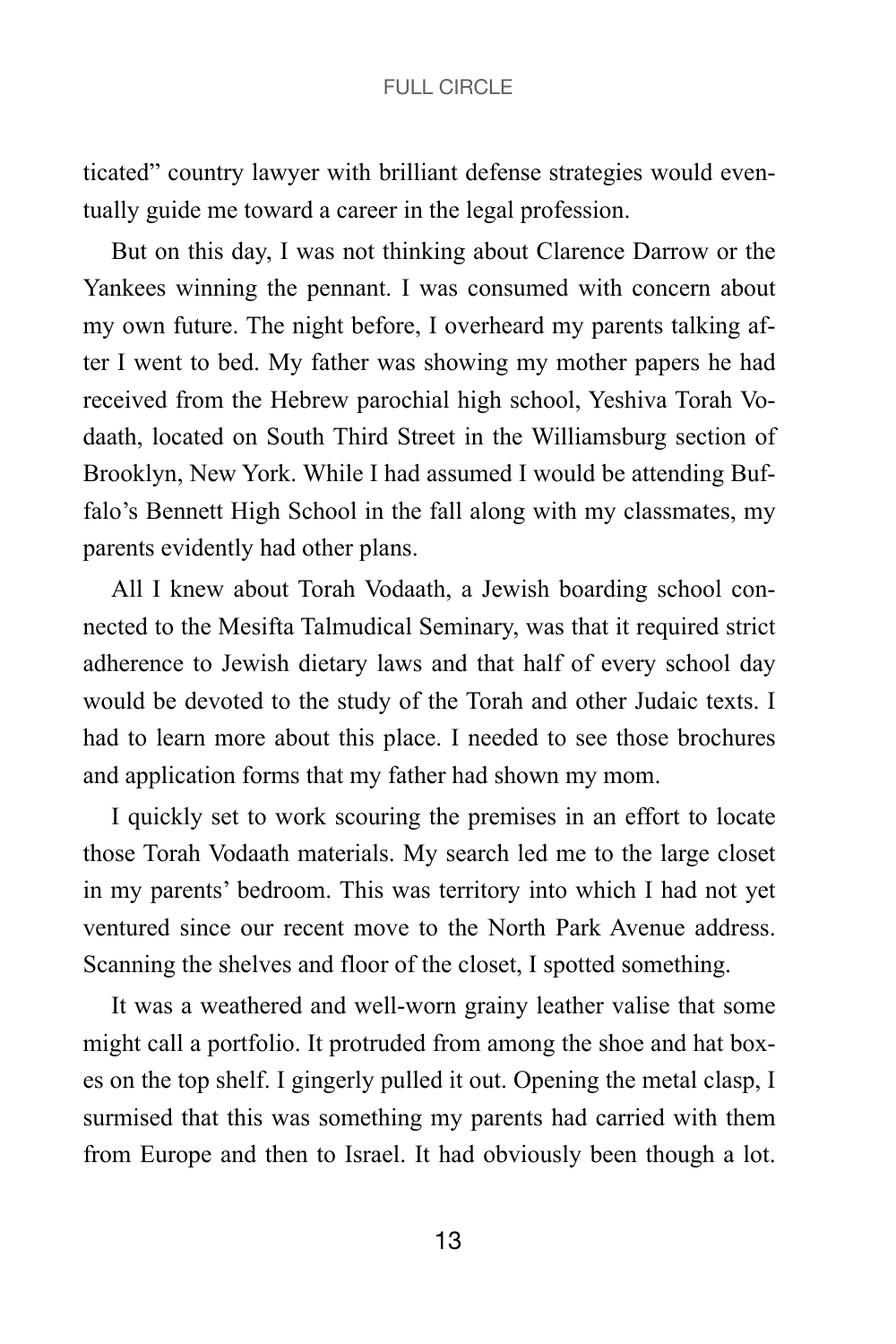And although the valise could easily contain the documents I was seeking, what I found was far from what I was expecting.

Instead of Torah Vodaath paperwork, I discovered a collection of old black and white photographs, along with what appeared to be various old transit documents written in either Czech or Hungarian. Leafing through the photos, it was clear they had been taken long ago, before or during the war. Some were candid photos of family life with surroundings indicating a quaint European village. There were also two photos of a group of well-dressed older men, each of whom wore a square-topped elegant black hat. A Jewish star was stitched onto the breast area of each man's overcoat. There was something haunting and somewhat disturbing about the way each man peered solemnly into the camera.

Eventually, I came across a large collection of professionally produced wedding photos. The only face I recognized belonged to a younger version of my mother, Rose. I wondered why my parents kept these old photos stuffed away in the closet and never showed them to me. After all, there were plenty of family photo albums, sitting on the dining room bookshelf, chronicling my childhood, years in fading Kodachrome. Why were these photos secreted away in the closet?

As I poured through the images, I eventually came across a fullpage photographer's portrait of the wedding couple. It featured my mother in a flowing white satin wedding gown. But there was something horribly wrong with this picture. The man next to her, decked out in a double-breasted dark suit, was *not* my father! This was clearly a formal wedding photo; not a candid shot with the bride posing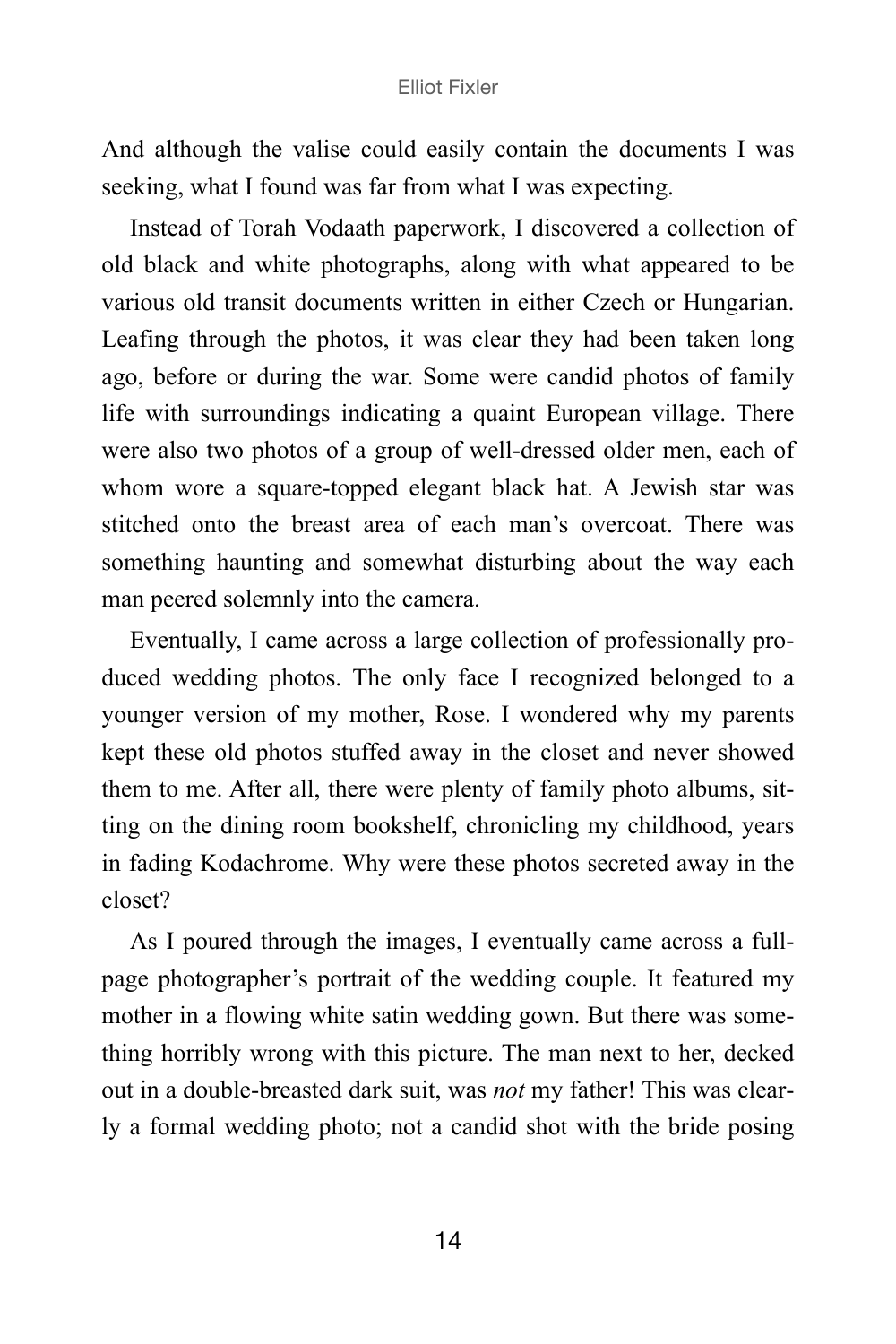with a wedding guest. No, this was the happy couple on their wedding day. But why did I recognize the bride and not the groom?

The weight of a thousand questions landed heavily on my shoulders as I sat on the floor with the open valise across my lap. "Was this older couple my grandparents who were murdered in the Holocaust?" I wondered as I flipped feverishly through the photos. "Did my mother have another husband at some point and, if so, where is this man now?"

I sat there for what seemed like hours, deep in troubled thought as I forgot all about the Yeshiva and my future education. After several long moments puzzling over these matters, I put everything back just as I had found it in the valise and placed it back on the shelf. I decided that I would confront my mother about these photos as soon as possible—but not in the presence of my father.

My dad, Sam Fixler, and I, did not enjoy a typical father-son relationship, at least as far as I could determine by observing how friends and relatives interacted with their fathers. Sam, whom I called Tatte, never engaged with me outside of my role as his assistant on house painting jobs; no ball games, no fishing trips, not even a round of catch in the backyard. There was certainly no love lost or gained between us. Instead, there existed a sort of chilling distance. I grew inured to his lack of fatherly affection to the point that it didn't really bother me that much. I had come to resign myself to my relationship with a dad that was, well...different.

The next morning, after Sam had left for work, I sat down at the kitchen table where my mother was drinking her morning coffee and asked her, in a very offhanded and casual manner: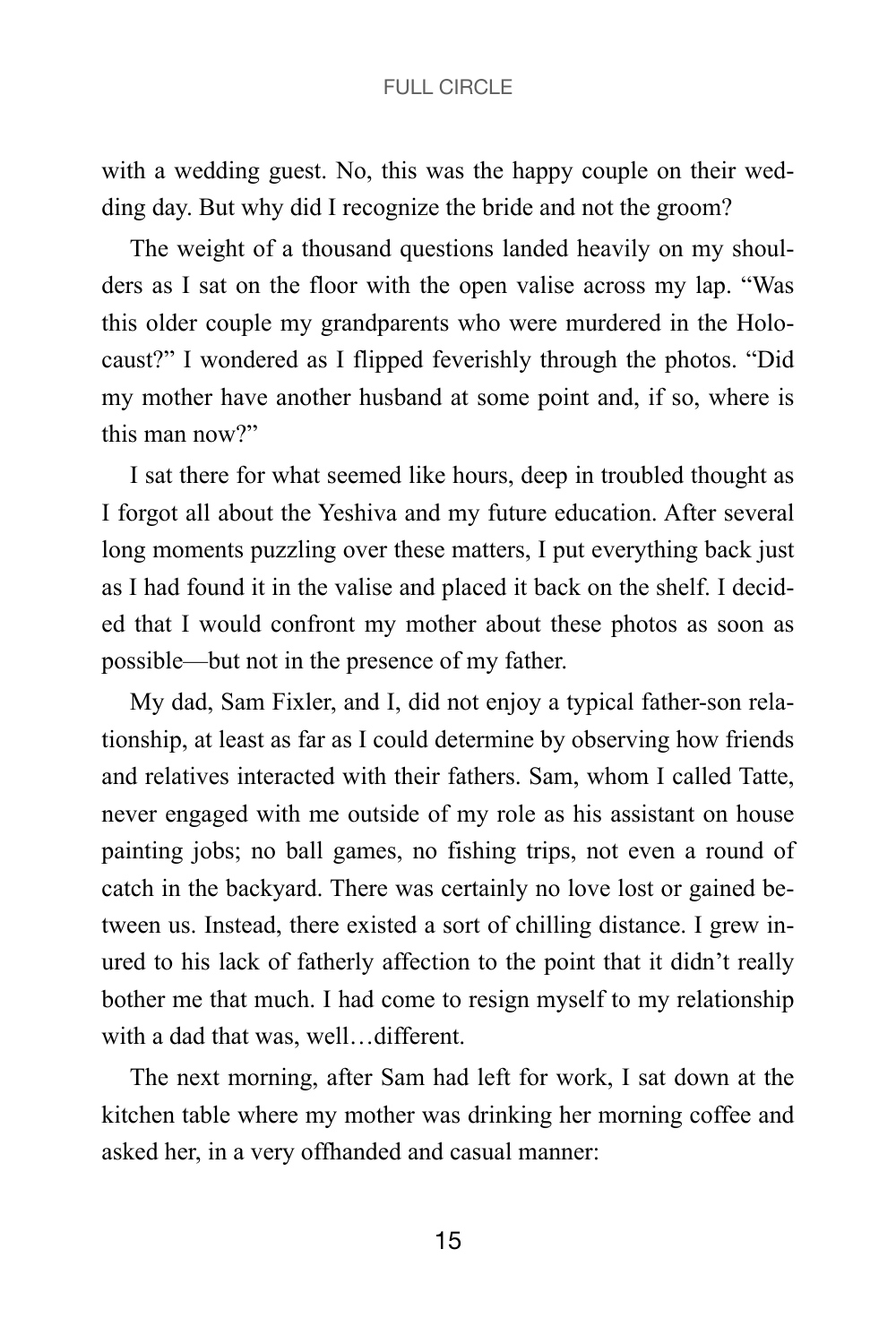"Mom, you know those pictures in your closet...?" The blood immediately drained from her face as she jerked her head swiftly my way—both eyes boring into me.

"What!?" she exclaimed. "What were you doing in there?" I explained that I was searching for the stuff about Yeshiva High School and had come across the old leather valise. We sat in silence for a long and ponderous moment.

"Did you see the wedding photos?" she ventured shakily.

I nodded.

"So, you want to know 'Who is the man? Who was the *chasan*?'" using the Yiddish word for bridegroom. I nodded again, a bit warily. My mother reached out and placed her hand atop mine.

"I knew this day would come, Ellie," she said softly. "I just thought you'd be a little older when it did."

I thought back to the many times I questioned my mother about why my father was not like the other dads. "Someday you'll understand," she would invariably and cryptically reply. "Someday you'll understand<sup>"</sup>

Finally, choosing her words carefully, my mother began to recite her story—actually, our story.

"That man, the groom in the pictures, was called Marton Adlersheim," she explained patiently. "Mortzy was the finest most wonderful man who ever I knew," she continued, in a husky voice tinged with emotion.

"He..he was your husband?" I asked shakily, trying to make it easier for her. "Before you married Dad?"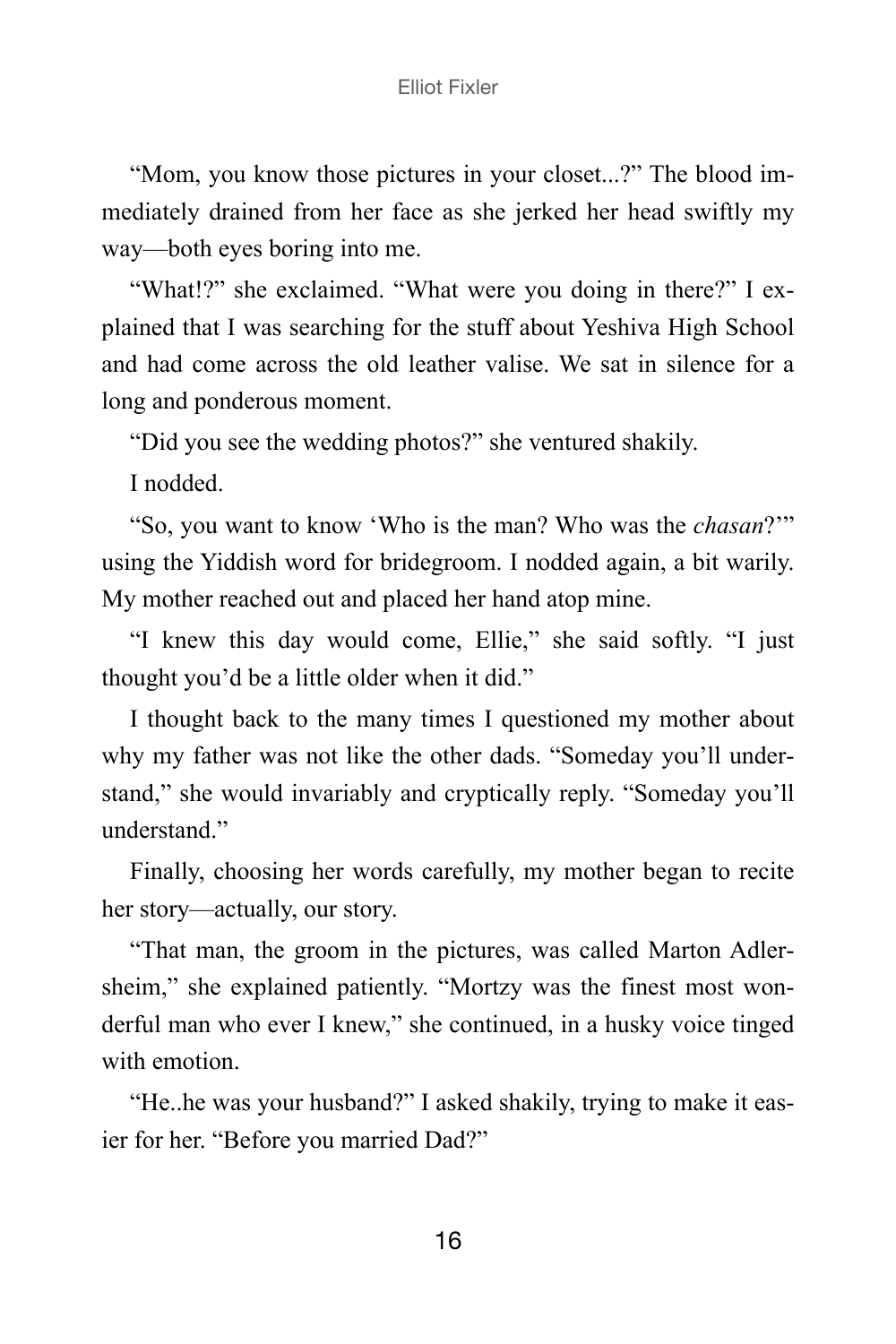My mother nodded with a wistful smile.

"Yes, *shaffeleh* (little bushel)," she got out. "He was my first husband and...," Here she paused and looked into my eyes squarely. "...and he was your father."

I sat in stunned silence as my stomach churned and the scales fell from my eyes. A flood of questions began bubbling up immediately as the meaning of what I had just heard sunk in.

*"Why had I never met my real father?"*

*"Where is this man, Marton 'whatever'? What happened to him?"*

*"Why was Sam posing as my father?"*

*"Is my mother really my mother?"*

Once I had recovered somewhat from the shock, things started making sense to me. If this man, Sam, was an imposter and not my true father, that would resolve many of the questions that I had been struggling with. It would, in part, explain that emotional wall that existed between us. It would also explain certain mysteries that had confounded me regarding our religious observance.

I had for years accompanied Sam on foot every *Shabbos* to our nearby Lubavitch *shul* (synagogue). It was there that I would, since becoming a Bar Mitzvah, be called up to the *bimah* (altar) to read from the Torah. As per tradition, I would be called by my Hebrew name, "Eliahu Tzvi ben Mordechai." The final two parts of the name mean "son of Mordechai." But my father's name was not Mordechai. It was Shmuel. This puzzled me, but not wishing to make waves, I had never questioned it. Now, I understood. Mordechai was Mortzy, my real father.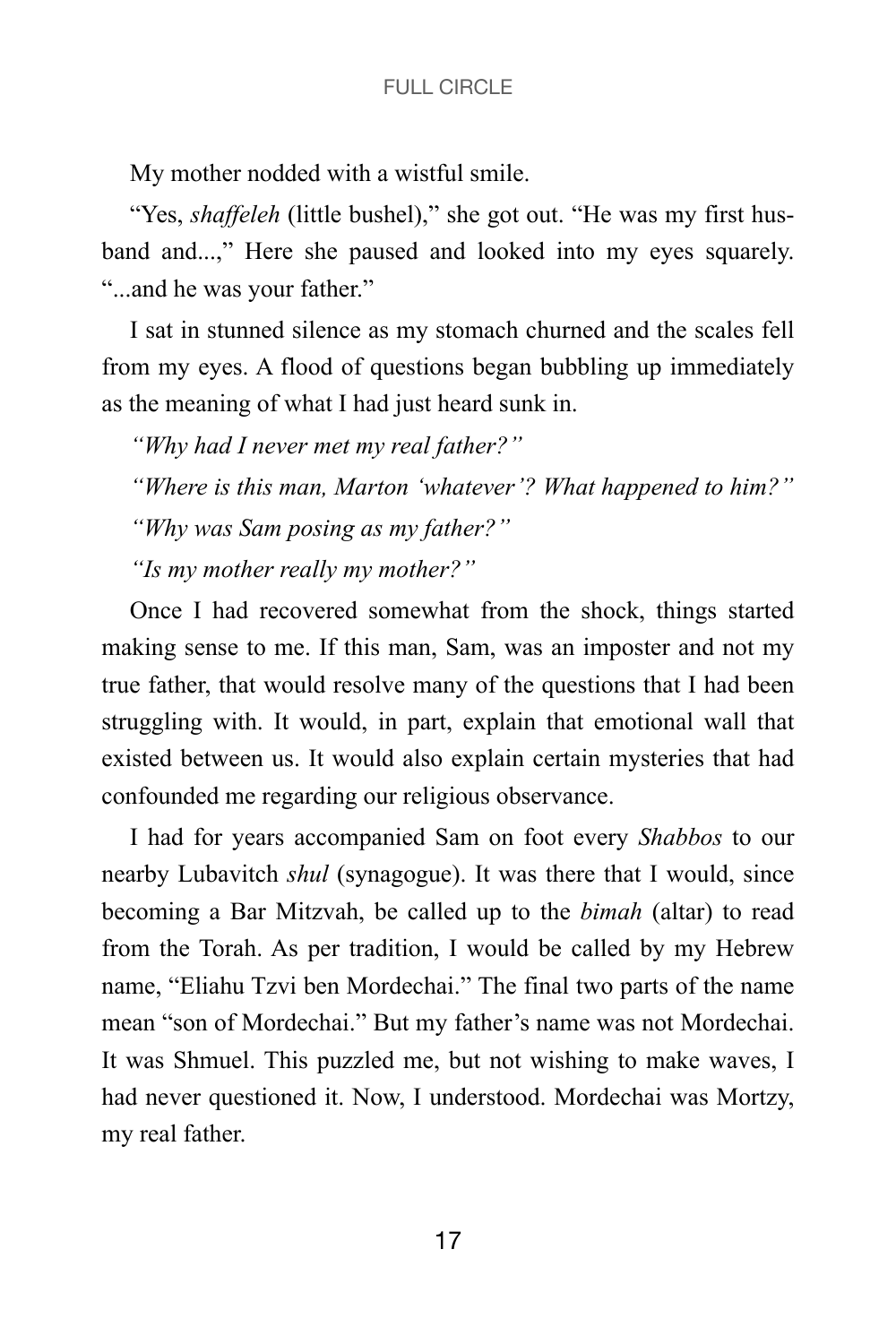Another thing about the Torah ritual bothered me. According to Orthodox tradition, the honor of reading the first segment of the weekly Torah portion (the first *aliyah*) is given to a descendant of the tribe of Aaron the *Kohane,* while the second *aliyah* goes to a member of the tribe of Levi. Whenever I was called to the Torah, it was to read the second *aliyah*. Also, when the sexton called my name, it would be amended with the word "HaLevi," indicating that I was a hereditary member of the Levites. Yet when my father's name was called, no such distinction was announced. Since tribal affiliations were a matter of patrilineal descent, how could this be? How could I be a Levite when my father was not? I now had the answer.

I also had the beginnings of an answer as to why there was this tangible disaffection between Sam and me. Sam's brother, Jacob, was the father of two daughters who would visit from time to time. I would always notice Sam's interactions with his two nieces. His demeanor towards them was in stark contrast to the way he behaved toward me. I saw that he could be a warm, loving and strongly affectionate man—just not with me.

As these initial insights flooded my mind, I found that I still needed many more answers. I greatly wanted to interrogate my mother about all the details. How did my father die? How did she meet Sam? Did I have any unknown brothers or sisters?

But I did not ask. I held back.

It sounds strange, perhaps, but I somehow felt that probing too deeply into this alternate universe of my past might be seen as an act of disloyalty to the man who had raised me as his son. I held my tongue. Nevertheless, sensing my desire to know more, my mother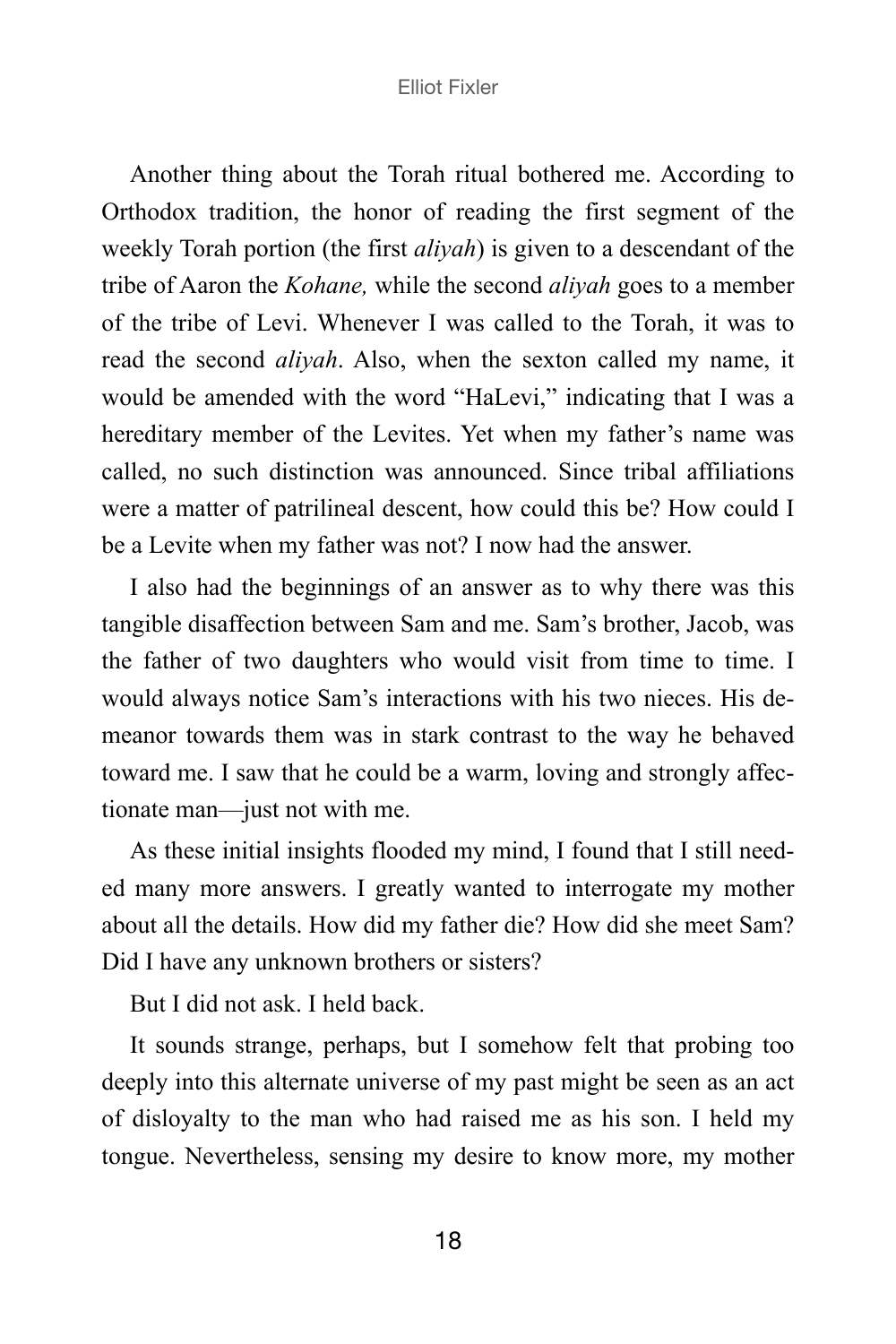sweetly and patiently related her story to me in broad strokes as she sipped her morning coffee.

My mother, Rose, was originally from the Ruthenian village of Bilke, in what is now the Ukraine, while my father's birthplace was a nearby village, some three kilometers away. I believe Rose and Mortzy were married in Budapest. After years of trying, at age 38, she managed to get pregnant with me in the summer of 1943. Hungarian Jews, at the time, were living in an insulated bubble, blissfully oblivious to the impending onslaught of the Nazi "final solution," that would soon engulf their lives and signal their doom. I was born in Budapest on March 30, 1944, eleven days after German forces occupied Hungary on March 19. Shortly before my birth, Mortzy, my biological father, had been among the first Jews rounded up by the Nazis and their fascist henchmen, the Arrow Cross. My father was sent to the Mauthaussen concentration camp, from which he never returned. As far as I have been able to determine, he never saw me, his only child.

My mother, with her newborn baby, found refuge in what was labeled the International Ghetto on the Pest side of the Danube. She miraculously survived the mass deportations to Auschwitz that led to the murder of more than 400,000 Hungarian Jews.

Shortly after the war's end, Rose made her way back to Budapest and connected with her brother-in-law, Sam Fixler. Sam had been married to my mother's sister, Raisele, and, like Rose, had lost his spouse in the inferno of the Holocaust. In a sort of reverse Levirate marriage, the couple wed. After a short stay in Israel, our little family immigrated to the US, settling in Buffalo. Although he never legally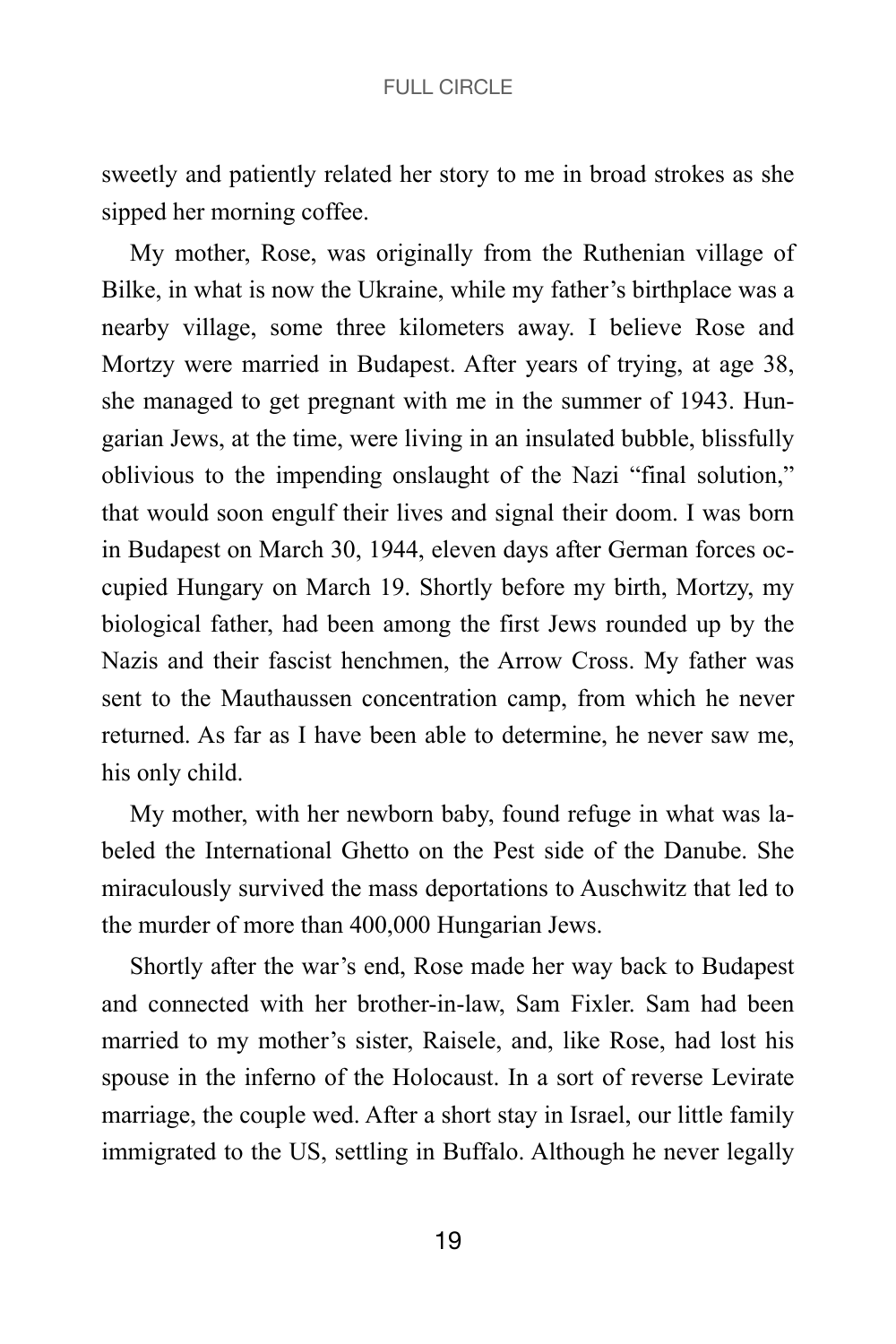adopted me, Sam Fixler gave me his name and raised me, so to speak, as his son. Wisely or not, my parents decided to put off telling me about my true provenance until I grew older.

My parents' story is more fully recounted in the following chapters, but I begin this book with this seminal moment of personal revelation, because it stands as a critical inflection point that would influence my life's journey moving forward. The impact of that discovery has taken shape in many ways, but perhaps the most salient lesson I learned was this: The truth must be sought out. Things are not always as they first appear. One must dig deeper — snooping around in a dusty old closet, perhaps — to arrive at the truth.

 During the course of my legal career, I have often been required to look deeper. I was required to delve into every detail of a witness' testimony to determine if some detail was being hidden. I was frequently required to probe into the personalities of jurors to uncover any biases that might go against the interests of my client.

Just as my parents were reluctant to come forward with the truth about my origin for fear of embarrassment or other such reasons, parties involved in a lawsuit often attempt to conceal what is at the heart of their battle. But just as the pieces of my life fell into place upon my discovery, the facts surrounding a legal proceeding are often brought into clear focus under the bright illumination of the truth.

I have been fortunate, over the years, to have been involved in many fascinating cases, some of which you are invited to read about in the subsequent chapters. Whenever I was called upon to sum up a case before a jury in a courtroom trial, I frequently invoked the